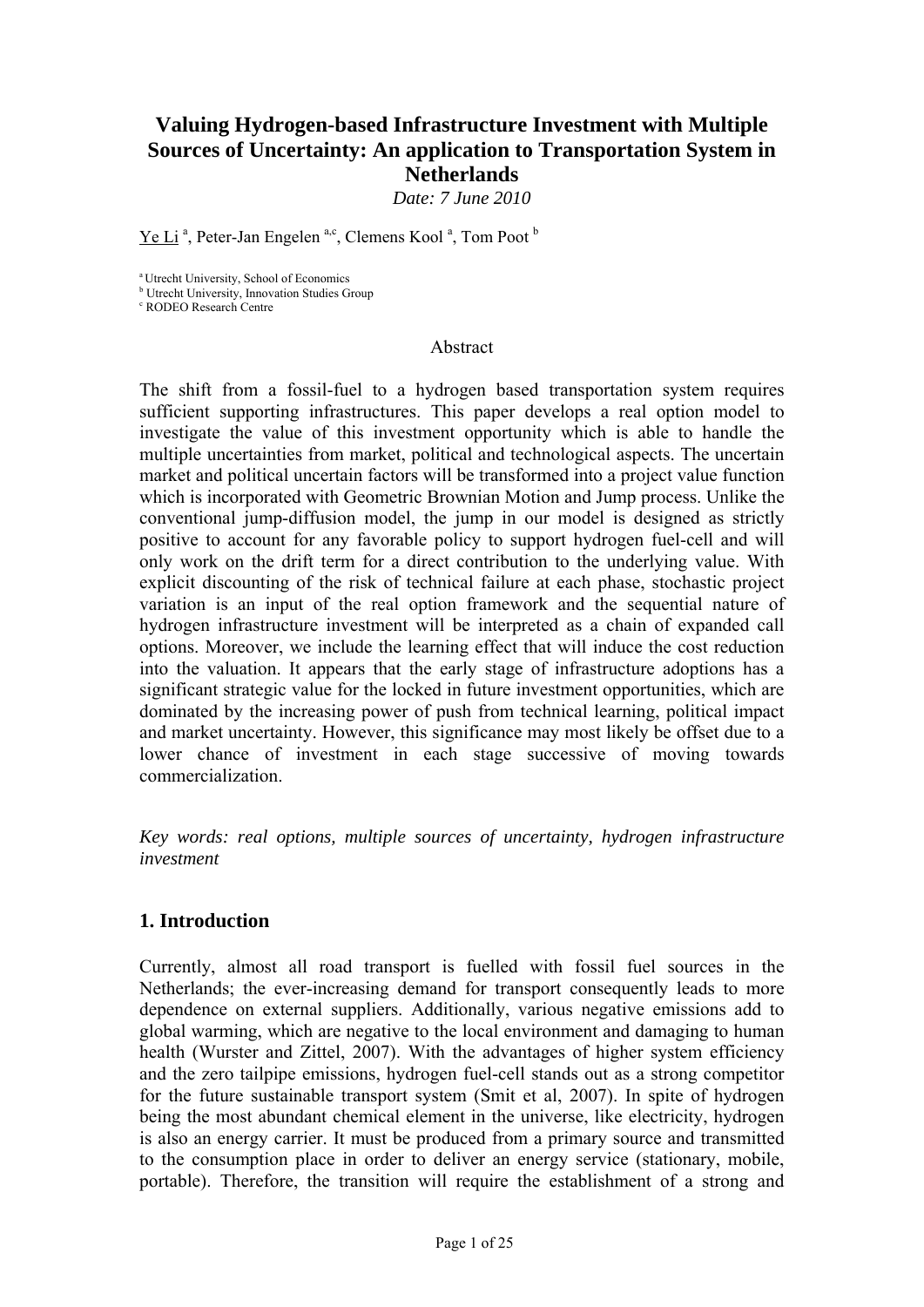reliable hydrogen fuel supply and delivery infrastructure, from production and distribution, to storage and dispensation. The series of infrastructure investments will cost billions and will take decades to complete. At the current stage, there are only few fleet projects of hydrogen fuel-cell vehicles and the related infrastructures in the world and most of them are only tested in a controlled environment. Due to the fact of technological immaturity (hydrogen on-board storage, limited range, lifetime of fuel cells) and high costs (fuel cells and sustainable hydrogen production), it is still difficult to predict whether fiscal support will be given by the Dutch government and the level of which will provided in the future. Moreover, there is significant uncertainty about the size of the market and the eventual success of the transitions even if the technology matures. All these factors still seem to act as the major barriers to enter the commercial market.

In the literature, studies of hydrogen infrastructures include identifying the optimum decisions for hydrogen transitions (Smit et al, 2006; Plotkin, 2007; Agnolucci, 2007), scenario studies (Joffe et al, 2003; Wietschel et al, 2006), simulation of refueling stations distributions (Melaina, 2003; Wurster and Zittel, 2007), economic analysis in demand, scale and network diffusion (Ogden, 1999) and cost analysis studies (Shayegan et al, 2006; Smit et al, 2006). Very few researches provide an overall valuation of the sequential investment process. The infrastructure coverage will require billions irreversible investment costs, e.g. refueling stations and hydrogen storage tanks. Given the size of the resources committed in the investments and the long investment period before realizing profits, it is necessary to employ an adequate valuation method to maximally explore the value of the investment (Abadie et al, 2008).

Traditionally, project valuation has been carried out through a simple valuation framework called Net Present Value approach, where the risk is considered undesirable. It penalizes the present value of the risky cash flows with discount factor that represents the time value of money and aversion attitude of risk. Uncertainties will thereby increase the firm's opportunity costs and raise the threshold rate of required return, which will induce investors to reject the risky projects (Trigeorgis, 1996; Cortazar, 2001). The attractiveness of option is on that it enables the investors to pay a small amount of money, in the control of profits loss, to explore the potential strategic value of the investment opportunity. As a result, investors can make more informed decisions, taking into account learning factors and managerial flexibility, which will always place the investor in a favorable position (Copeland and Keenan, 1998; Dixit and Pindyck, 1994; Trigeorgis, 2003). In summary, the superior of real option approach relies on its asymmetric structure and the way it manage the risk:

 Asymmetry between right-obligation and cost-benefit: After purchasing an option, the management has the privilege to fulfill but not necessary to do so. He may decide to exercise its right under the favorable conditions, or forgo it in that of an adverse condition. The rights and obligations related to the option are not symmetrical. Similarly, the cost of options holder pays is fixed, but through bounding the lowest possible of returns, an higher variance of returns from the underlying assets will certainly results a larger amount of future benefits, hence a greater option value. Thus real option confers large value to the investors under such valuation structure.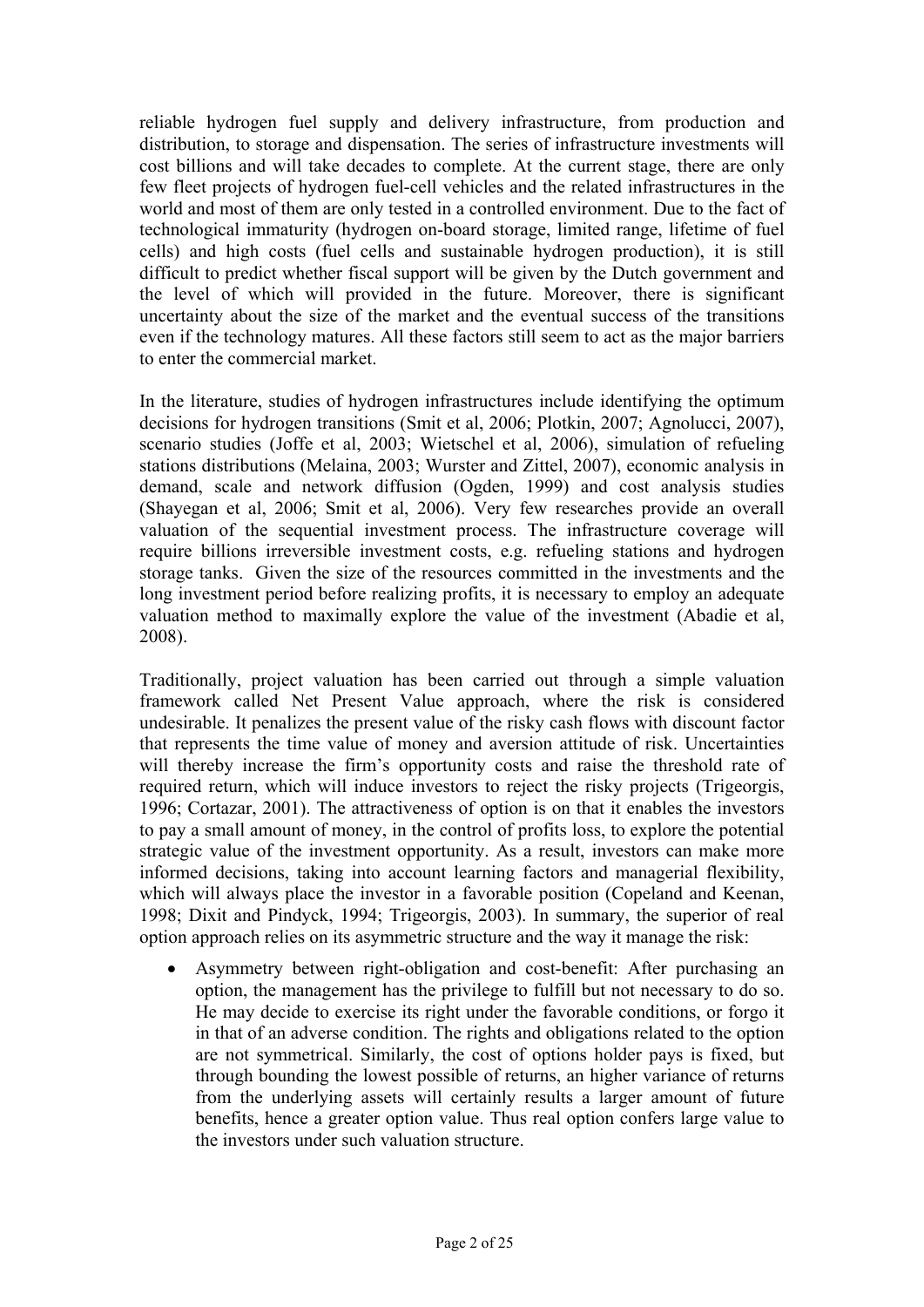Managing uncertainties to enhance the option value: More than recognizing the optimal opportunities and gaining a first mover advantage, real option could re-shape investors strategic position through managing flexibility (i.e. decision maker has the ability to defer, develop, expand, or abandon the project) to react to the changing market condition (McDonald and Siegel, 1986; Park and Herath, 2000; Copeland and Antikarov, 2001).

Dealing with uncertainty is the key to real option. It can help quantify management's ability to adapt its future plans to capitalize on favorable investment opportunities or to respond to undesirable development in a dynamic environment by cutting its losses (Andergassen and Sereno, 2009). Within the enormous real option papers, van Benthem et al (2006) are probably the only one considering its application to hydrogen infrastructure. They applied a classic model to determine the value and optimal timing of the first commercial launching through binomial lattice. The limitation of the approach is that it does not give an explicit specification of different sources of uncertainty. With the interactive among unpredictable future market, technological progress and political support, it is too weak to give just one comprehensive measurement of uncertainty. The current valuation of investments based on the option methodology assumes a continuous cash-flow generation process which is inadequate when these types of risk jointly determine the value of a new venture. Therefore, one of the main research gaps is to design a real option valuation model for the hydrogen-based transport system that capable of modeling uncertainties from market, technological and political aspects.

Other applications that share common characteristic of sequential decision making include investing in natural resources (Brennan and Schwartz, 1985; Dias, 2002; Dimitrakopoulos and Sabour, 2007), R&D (Cassimon et al, 2004; Pennings and Lint, 1996) and software developments (Chen et al, 2009). Despite investing in hydrogen infrastructure may not exactly fit into the natures, it shares the innovativeness property in a staged R&D investment and also itself as an energy infrastructure project with the payoff pattern flexible as new information may arrive at each investment stage. Referring to all the related literatures, we find several ways to deal with uncertainties those that separate the enlargement effect of market uncertainty and its opposite of private aspect (Smith & Nau, 1995; Chen et al, 2009); those consider the discontinuous arrival of information affecting the future cash flows as a jumpdiffusion (Gukhal, 2004; Penning and Lint, 1997); simultaneously use multiple stochastic processes (Schwartz and Moon, 2000; Schwartz and Zozaya-Gorostiza, 2003) and papers integration with other methods, e.g. Bayesian analysis (Armstrong et al, 2004).

Our approach combines the former two approaches, but differs from the conventional jump-diffusion model in that the arrival rate of new policy information affects the value of the underlying project, instead of directly impacting the option value through the volatility. We followed the approach suggested by Cassimon et al (2010) that treats the technological uncertainties as a conditional-probability discount factor at each stage of the investment. Moreover, we incorporate the learning curve of hydrogen fuel-cell to count the value gains with the technology progress and production scale expansion as the particular importance of technical learning in measuring project value and shaping the future development opportunity. Our model is inspirited by Ansar and Sparks's work (2009) but we consider the real option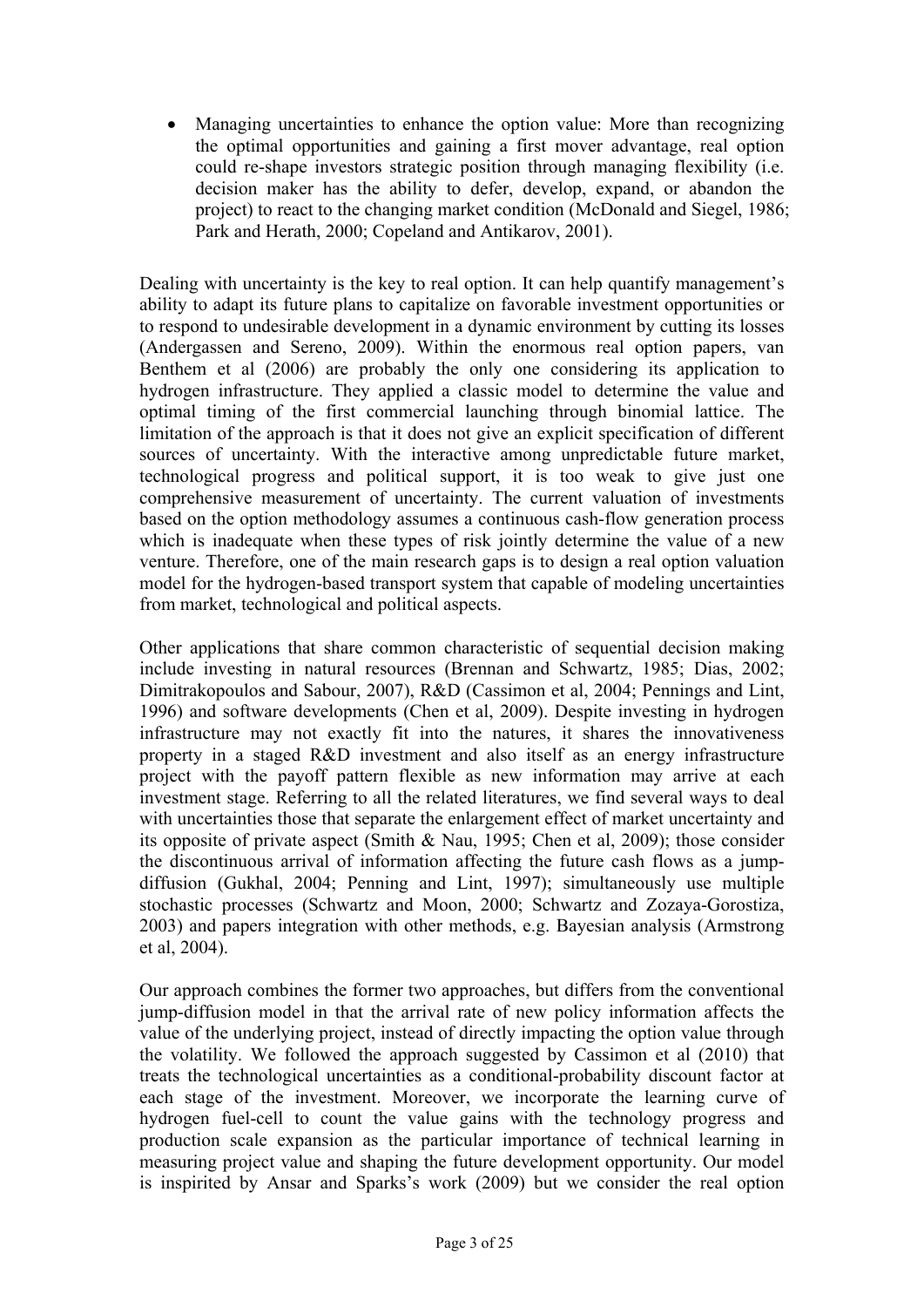context that they have focused primarily on and examine it as a multi-staged investment project where the underlying asset undergoes a stochastic process with positive jumps.

The objective of this study is to investigate the influence of market, political and technological uncertainties in hydrogen infrastructure investment through a sequential real option model. Starting from Section 2, we will introduce the investment problem and specify the choices of methodology per risk type. Then we present our model and analyze the combination of uncertainties from different sources each with its unique property in section 3. Section 4 introduces two case studies that will be evaluated from two and three sources of uncertainties respectively. Section 5 contains some general conclusions about the valuation.

### **2. General structure of the investment problem**

We consider the commercial launching of hydrogen infrastructure investment as a multi-stage capital investment involving a sequence of real options, which starts from building the first refueling station, followed by a 10 units' expansion project, precommercialization and early-commercialization stages. Successfully completed these stages will trigger the commercialization. The above design of the series of market penetration phases is based on  $HyWays<sup>1</sup>(2007)$  $HyWays<sup>1</sup>(2007)$  $HyWays<sup>1</sup>(2007)$ . Generally speaking, structuring the investment in several steps enables the investor to receive more information before the final decision is made, while at the same time giving him the opportunity to stop or resume the investment at any time if it doesn't reach minimum performances, as that so large losses are avoided (Majd and Pindyck, 1987). For this project, we assume the underlying asset value  $(V)$  is equal to expected present value of the cash flows from the project. This is the value that analogs to stock price in financial option and has the variation of multiple sources of uncertainties over time. Details of its composition will be addressed in section 3. We further assume that the exercise price  $(I)$  is equivalent to the cash flows for building the infrastructure and the associated start-up costs. As indicated in Fig.1, after the first unit refueling station, introducing 10 more units is taken as the opportunity to enter a call option  $(C_2)$  with an underlying project value  $(V_2)$  and an exercise price  $(I_2)$ . Moving along the transition, exercising the pre-commercial stage of investment gives the right to participate into the early-commercialization and even expand to the final stage of commercialization in our assumption.  $C_5$  as the furthest down-stream option is a plain vanilla call option will be valued first, while  $C_4$ ,  $C_3$ ,  $C_2$  and  $C_1$  are nested in one another. This is generally suggested in the literature (Herath & Park, 2002; Shockley et al, 2002) to evaluate the sequential investment backwards. As the first real option,  $C_5$  is only associated with the gross project value  $V_5$  and the investment  $I_5$ . This is followed by  $C_4$ , where the option value should also include  $C_5$ , as the possible investment opportunity generated at this stage. And finally compounded to the first stage, building the  $1<sup>st</sup>$  unit refueling station has the strategic value of all the following expansions. Comparing with the analytical solution of Compound options, such backward staged valuation allows the firm to temporatly suspends investments at a certain unfavorable time and resumes them at a later point.

<span id="page-3-0"></span><sup>&</sup>lt;sup>1</sup> HyWays is an integrated project to develop the European Hydrogen Energy Roadmap, cofunded by research institutes, industry and by the European Commission.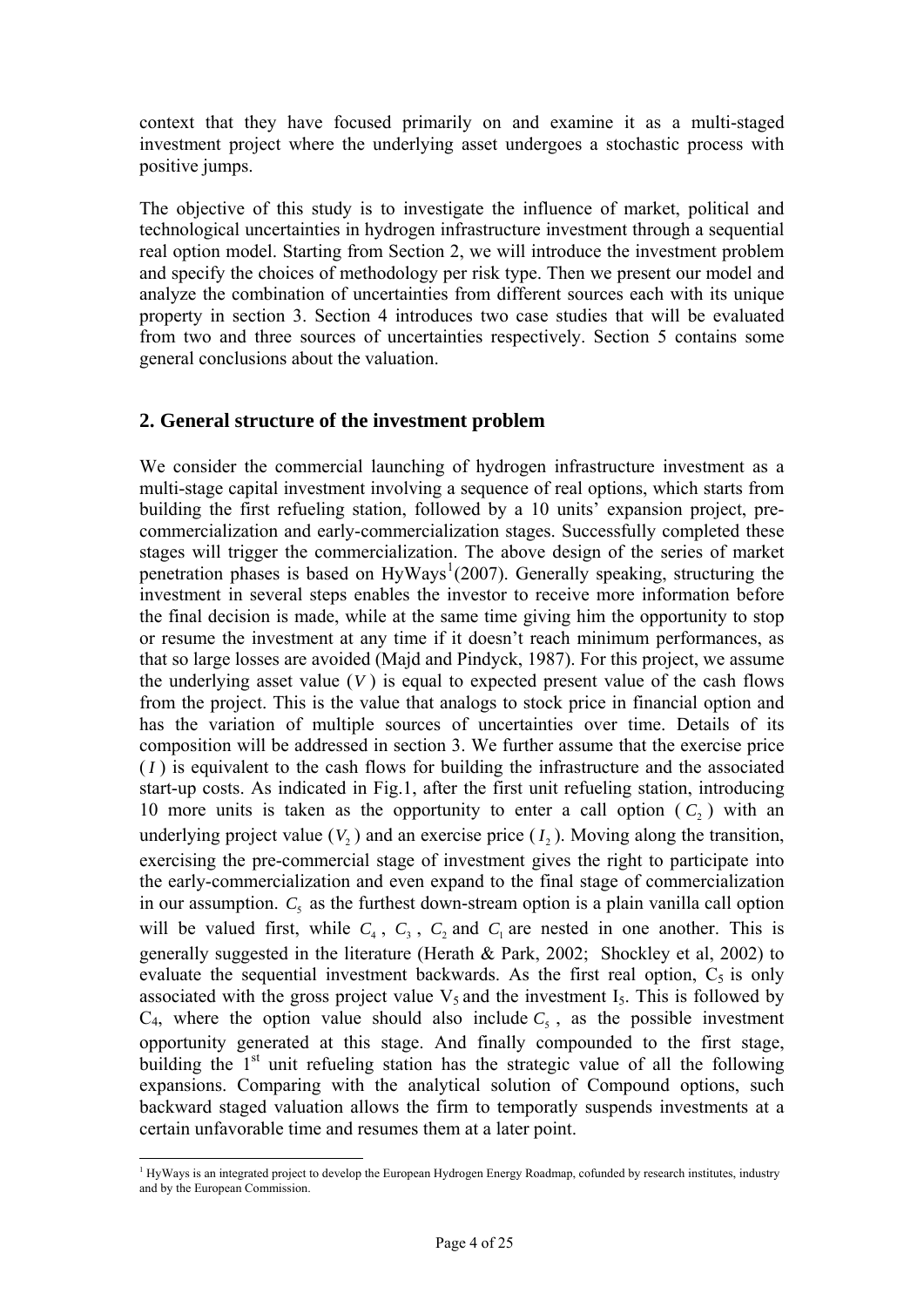

Figure 1. The multi-stage investment

## **2.1 Recognizing and separating uncertainties**

Real option studies are usually written in a continuous time framework for the underlying dynamics. However, its application in new ventures is subject to several, qualitatively different sources of uncertainties. The uniqueness in pricing real option pricing is that they price an option independent of the risk preference of investors, in other words, it assumes them with a risk-neutral attitude. Although real option analysis is a promising tool of formulating investment decisions in uncertain environments, it could not deal with the mix of market and private risks sufficiently in the valuation procedures (Chen et al., 2009). This is due to the fact that private risk has a negative impact on real option valuation, while an increasing market risk enhances real option value. The remedy of this conflict is to adjust the project value with the private risk before entering the option model as the input. Thereby, the first step is to identify the property of the risks included in the model.

- 1. *Market uncertainties* are the exogenous risks associated with acceptance from the market, which relates to the compatibility of a new technology with customers' preference (Hisschemöller and van de Kerkhof, 2006). Not only is the reduction of size and weight of current fuel-cell systems required, but to attain market acceptance it is also necessary to improve the durability and the ability of functioning even further. The willingness to switch will be an evolutional change that breaks the traditional view of gasoline-based transportation. This is the uncertainty associated with the market factors outside the control of the firm that causes marginal changes in the asset value. In general, market uncertainty has a positive effect on the project value as the higher the uncertainty, the larger amount of return it could possibly provide to the investors.
- 2. *Political uncertainties* play an important role during the hydrogen transition by supporting R&D and series of infrastructure expansions. This is done by means of economic instruments (e.g. carbon taxes, cap and trade); command and control policies (e.g. efficiency requirements, renewable energy requirements); codes and standards for hydrogen technologies; and public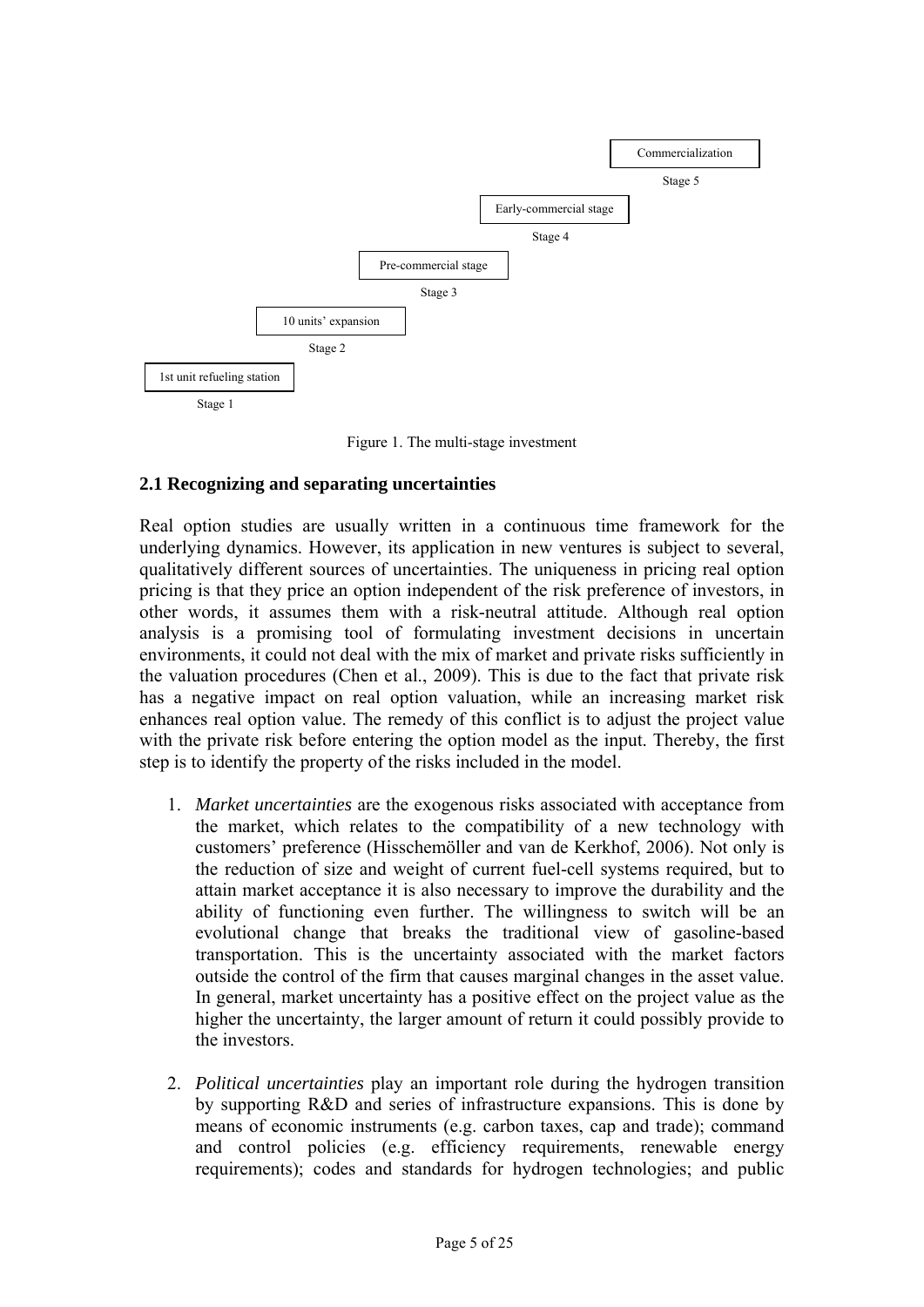education (Bento, 2008). The occurrence of any form of simulating policy will not only increase the value of the investment monetarily, but also increases the value by building up the confidence of investors that hydrogen transition is backed by government actions and support. Without taking accounts of its competition effects, such as its main competitor electric vehicles, the political factors will have a positive impact. However, according to the current situation, due to the current immaturity, policy makers will only step in if hydrogen fuel cell starts diffusing more quickly or unless they felt a strategic necessity to develop (Melaina, 2003; von Tunzelmann et al, 2008). In addition, from the past experience with micro-CHP and Biofuel, the possibility of unexpected change of governmental policy should also be anticipated (Meijer and Hekkert, 2007). Thereby, we will subject the investment with an uncertain future climate policy, which will be treated as an external risk factor over which the investor has no control.

3. *Technological uncertainties* here refer to the chance to successful impel the transition at each development stage from technological concerns. At current stage, there are many technical problems (e.g. hydrogen storage) are still pressing for solutions. Together with the fact that fuel-cell vehicle durability under real-world conditions has not been proven yet, the chance of technical failure and abandonment should not be ignored. Clearly, this is the risk of losses for the investors and it reduces the attractiveness of the project.

The volatile demand for the product will be abstracted through the assumption of a stochastic demand evolving over time, which is modeled by a standard Geometric Brownian Motion. The component of exogenous risk associated with the proposal and adjustments of policies will be complemented by a Poisson jump process. It represents the discontinuous arrival of new information which has more than a marginal effect on the asset value. To conclude, the general effects of uncertain market and future policy decisions will significantly and rapidly alter investors' expectations about the future project returns. The technological uncertainty that is idiosyncratic to the firm will be discounted with underlying value before entering the option valuation. Moreover, the production cost will be reduced through technical learning and will be interpreted as an extra rate of return over risk-neutral pricing. A faster technology progressing will largely increase the project value and consequently the option value of this locked-in investment opportunity.

## **2.2 Jump in drift or in volatility**

In the literature on the jump-diffusion model, the treatment of a discrete event is taken as a random jump (Merton, 1976); the jump volatility is rolling together with that of the wiener diffusion part. The main result obtained in option theory is that an option with higher volatility, in other words higher standard deviation of returns, will result in a higher option value and consequently a higher optimal threshold to trigger the investment decision. This may be construed from the asymmetrical payoff graph as the option holder does not have to exercise the option if the underlying value turns out to be at a very low value at maturity. Identically, an increasing in drift term will also raise the option value. It keeps the distribution of expected return the same and raises the underlying value to a direct percentage. In essence, the nature of the former reveals hypothetical higher returns and the option value is boosted by the risk factor.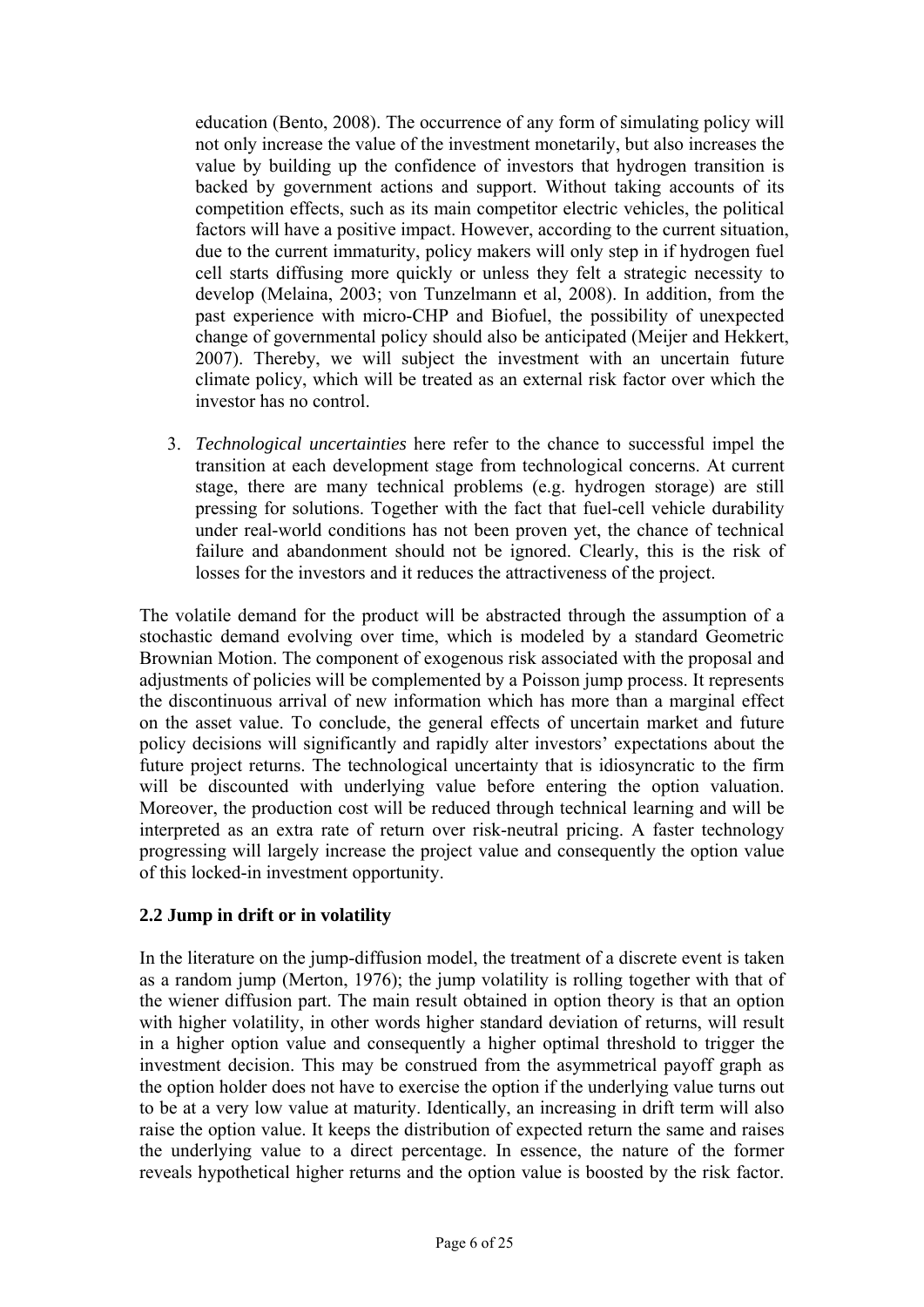While, the latter specifies a definite increasing in underlying value that will lead a monotone increasing to the option value.

Considering the promotions from government as a jump in the model, it will definitely act favorably to the hydrogen fuel-cell market without competition effects. However, we question the adequacy of a direct application of jump-diffusion model into the infrastructure case study; first of all, the jump-diffusion model is a continuously jumping process that initially adopted to mimic the volatile phenomenon in financial market. E.g. a stock price might be constantly jumping up and down in one day. This is contradicting to the fact that the proposition and adoptions of policy to speed up the sustainable energy transition normally takes a certain period of time, especially involves such great amount of fiscal support need to be committed. And some of political support, e.g. tax exemption, will require years of successive executions. It will never act the same as a one-off jump in the financial market; in addition, to a large extent, political intervention relies on the premise of technological maturity even for a temporary strategic push and the appearance of which is never be random. Based on the above arguments, our model relaxes such assumption and further builds on the fact that political simulation will only impact the drift term for a direct contribution to the underlying project value.

## **3. Model**

## **3.1. Assumptions**

For the sake of risk-neutral pricing, the assumption of complete markets and no transactions costs hold. We assume that due to the magnitude and risk level involved, the commercial phase of the project cannot be launched before the series of previous stages is completed and there is no other correlation between each investment stage beyond technical learning. The number of stages before the commercialization may be extended to more phases. In addition, we work under the assumption that the progress made in previous steps is not lost if investment is suspended temporarily. The infrastructure configuration issue of producing and distributing hydrogen will not be considered here, together with that of the competition among alternative choice of sustainable-transport systems.

## **3.2. Market Uncertainty**

We assume the market demand level for hydrogen fuel  $X = \{X_t, t \ge 0\}$  at time t as the main source of uncertainty of the project value  $V_t$ . The stochastic power of the process is dominated by the volatility of the technological maturity. Due to nature of unpredictability, it will be described by the following geometric Brownian motion process:

$$
dX_t = \mu X_t dt + \sigma X_t dW_t
$$
 (1)

Where  $\mu$  and  $\sigma$  represent the growth rate and the standard deviation of the demand for hydrogen as transportation fuel. The stochastic variable  $dW_t$  follows a Wiener Process in which  $dW_t \sim N(0, \sqrt{dt})$ .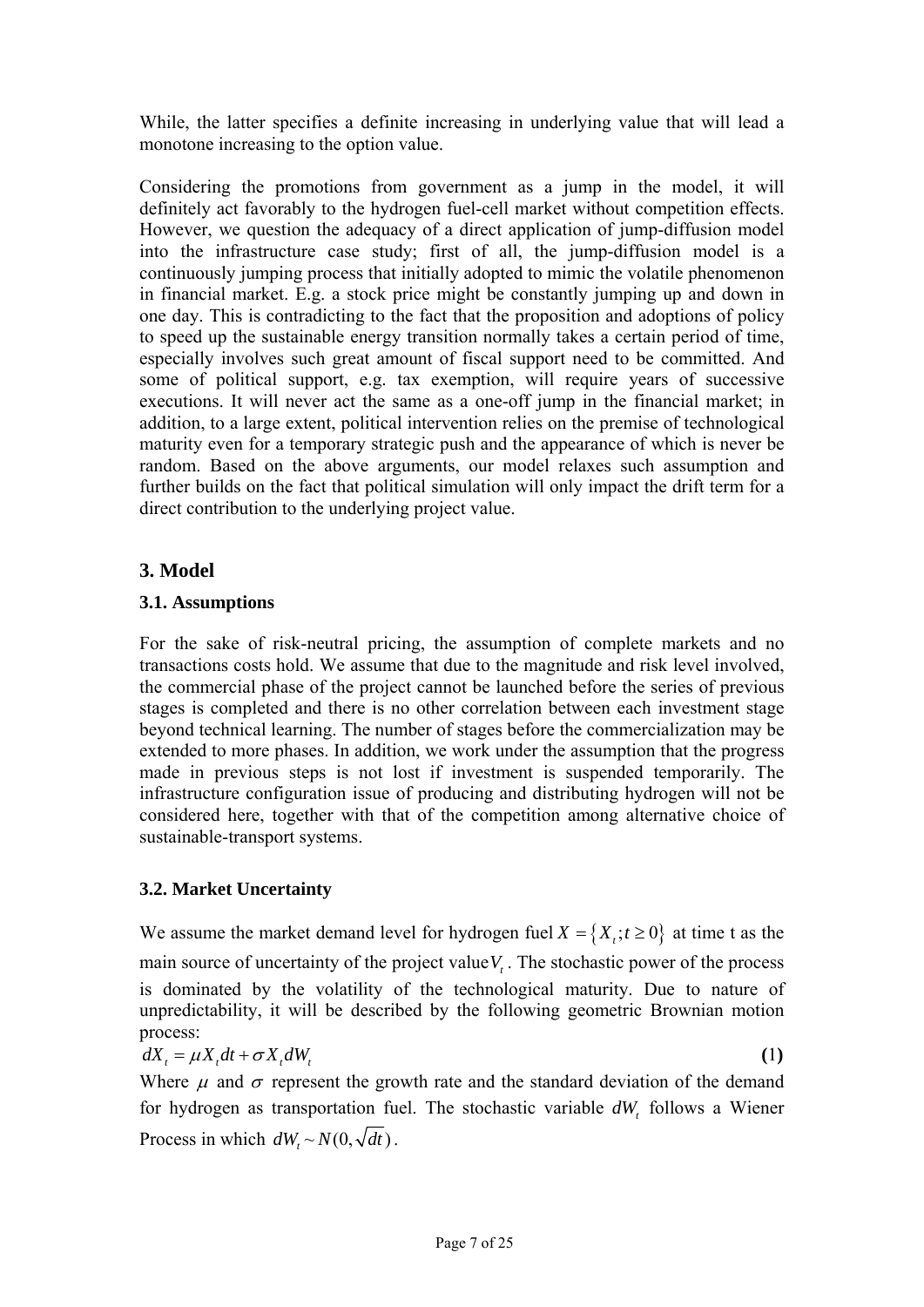

Figure 2: An example of the demand growth ( $\mu$  = 1.4 and  $\sigma$  = 0.5, 1000 steps stimulation)

Since the demand can never go negative,  $X_t$  is assumed to be lognormal distributed:  $e^{X_t}$  (see appendix for detail). 2  $X_t = X_0 \exp(\mu t - \frac{1}{2}\sigma^2 t + \sigma W_t)$  (2) Increasing demand will result in a scale expansion of the hydrogen production scale expansion, which will decrease the production cost. Taking account of the learning

effect into account, the cumulative experience will cause unit profit  $C_t = C_0 e^{b_t \delta}$  to increase with the learning speed *b*, and unit cost reduction  $\delta$ . Take a constant value, where  $b_t = b$ . The trend of project value  $V_t$  should also include the part of profit increasing  $\frac{dC_t}{dt} \frac{1}{\Delta G} = b_t$ *dC dt*  $\frac{1}{\Delta C} = b_t \delta$ fuel cost and demand  $V_t = f(X_t) = C_t X_t$ . Here it requests a second time application of and therefore will depend on both the technical learning on Ito'lemma:

$$
dV_t = (\mu + b\delta - \frac{1}{2}\sigma^2)V_t dt + \sigma V_t dW_t
$$
\n(3)

This learning rate  $b_t$  may also be taken as the increasing rate of market penetration. Moreover, the underlying derivative (equation 3) will experience a conversion from physical measure to risk-neutral measure for the purpose of option pricing<sup>[2](#page-7-0)</sup> in the following steps: We first define an "extra" rate of return, market price of risk  $\varepsilon$ , per unit of risk above the short term interest rate, as measured by the volatility:  $\mu = r + \varepsilon \sigma - \eta$ . Furthermore, the dividend rate  $\eta$  is considered as the opportunity loss in the expected rate of return from holding the option to complete rather than the completed project and *r* is the continuously compounded risk free interest rate. Then equation (4) can be written in the form

1

<span id="page-7-0"></span><sup>&</sup>lt;sup>2</sup> Detail of Risk-neutral valuation refer to (Bingham and Kiesel, 2004)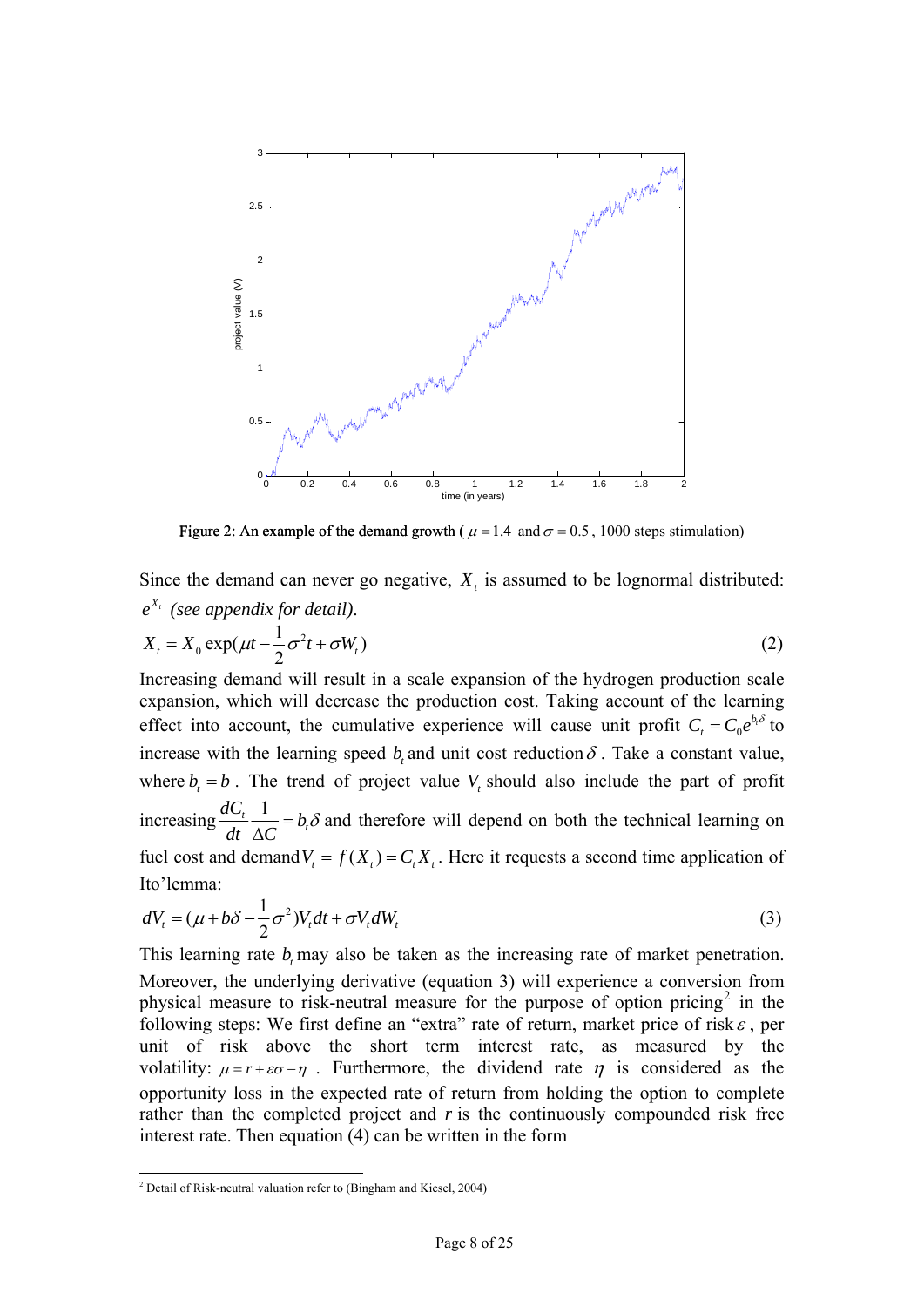$$
\frac{dV_t}{V_t} = (r + b\delta - \eta)dt - \frac{1}{2}\sigma^2 t + \sigma(\varepsilon dt + dW_t)
$$
\n(4)

Assume and define a new random process under  $Q$  measure<sup>[3](#page-8-0)</sup>:

$$
W_t^* = W_t + \int_0^t \varepsilon_s ds \text{ where } dW_t^* = dW_t + \varepsilon_t dt
$$

 $W_{\alpha}^*$  will turn out to be a Brownian motion with respect to the risk-neutral measure.

After changing of measure, the asset process  $(4)$  $(4)$  $(4)$  we can write<sup>4</sup>

$$
\frac{dV_t}{V_t} = (r + b\delta - \eta)dt - \frac{1}{2}\sigma^2 t + \sigma dW_t^*
$$
\n(5)

Hereafter, we will work with the risk neutral measure  $Q$ . A stochastic process is a sequence of probability distributions that gives the transition likelihood of future values. It adjusts the probabilities of future outcomes so that they can be incorporated in the effects of risk, which is identical to taking the expectation and further discounting risk factor in economics under risk-neutral condition (Ronn, 2002). Note that risk neutral valuation is based on financial option in a complete market; however, this is hardly the case for real investments. Therefore, the value obtained may be regarded as plausible economic valuations and not as strict non-arbitrage prices. The above  $dV$ , formula shows that the project value therefore also follows the stochastic process with  $r + b\delta$  as the expected growth rate of the project return,  $\eta$  is the convenience yield and  $\sigma$  as the volatility rate of the project value. Taking account of the logarithmic Geometric Brownian motion over market uncertainty, the project value dynamic will becomes

$$
V_t = V_0 \exp[(r + b\delta - \eta)t - \frac{1}{2}\sigma^2 t + \sigma dW_t^*]
$$
\n
$$
(6)
$$

### **3.3. Political Uncertainty**

-

The effect of market uncertainties on the project value is likely to involve as a continuous process, while the emergence of government policy will change the project value in a discrete contingency. According to the arguments in the previous section, the political jump will only possibly occur in the drift term; the stochastic dynamics of project value is still powered by the market demand  $\sigma dW_t^*$ . We start with a Poisson process  $\{N_t\}$   $\le t < \infty$ , by definition, the probability to count *n* events  $(n \ge 0)$  with jump intensity parameter  $\lambda$  in the time interval[s,t + s]:

$$
P[N_{t+s} - N_s = n] = \frac{e^{-\lambda t} (\lambda t)^n}{n!}
$$
 (7)

Here we define the jump  $q$ , as an exponential compound Poisson process:

$$
q_t = \exp[\alpha N_t - \lambda t (e^{\alpha} - 1)] \tag{8}
$$

<span id="page-8-0"></span><sup>&</sup>lt;sup>3</sup> This process of change of measure might be interpreted as transition of investor risk preference for the sake of a valuation in the complete market. 4 This transformation may either through forming a martingale to apply Girsanov Theorem.

<span id="page-8-1"></span>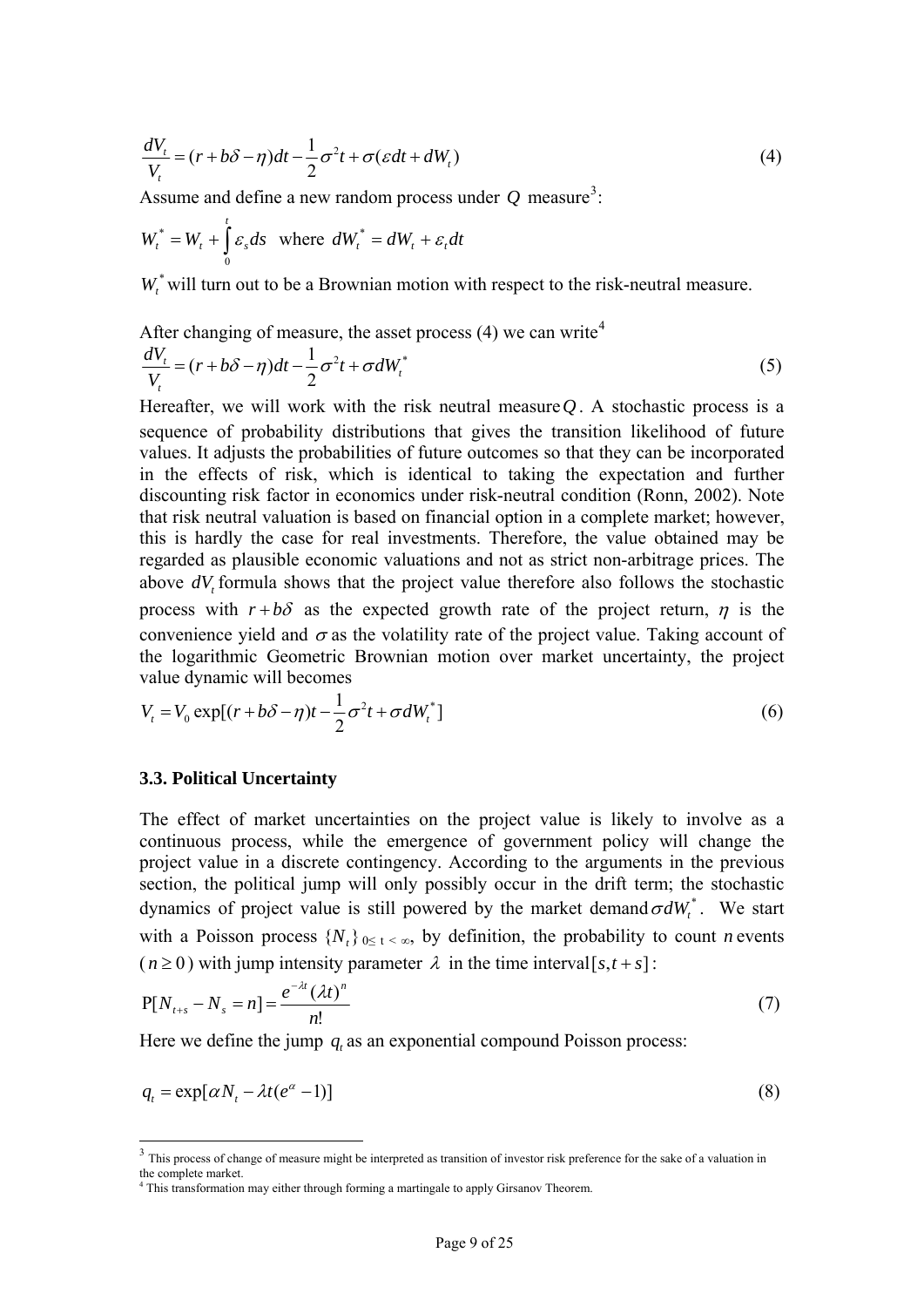Due to the exponential setting,  $q_t$  is restricted to be non-negative. If we define  $\phi = e^{\alpha} - 1$ , the parameter  $\phi$  can be interpreted as the percentage jump in the project value whenever the Poisson process happens to jump. This can be seen if we assume a process  $V_t = V_0 e^{\alpha n - \lambda \phi t}$  that only drives from the political uncertainty. Substituting into  $\phi$ , it becomes  $V_t = V_0 (1 + \phi)^n e^{-\lambda \phi t}$ , where *n* counts the number of jumps with a probability  $(e^{-\lambda t} (\lambda t)^n/n!)$ . The occurrence of the jump represents supporting policies issued within the option life. Any governmental support of hydrogen fuel-cell technology will add extra value to the project and lead a proportional  $\phi$ V increase. Therefore, the project value V is following the dynamics of a combination of Geometric Brownian motion (equation (5)) and Jump  $q_i$ :

$$
\frac{dV_t}{V_t} = (r + b\delta)dt - \frac{1}{2}\sigma^2 t + \sigma_t dW_t^* + dq_t
$$
\n(9)

The level of uncertainty of the project is measured by the volatility term  $\sigma$ . The potential variance of the expected return is akin to the volatility.

#### **3.4. Technological uncertainty**

Investing in hydrogen infrastructure includes many stages and at every stage there is a possibility that the project may be discontinued due to catastrophic events. In option calculation, the treatment of a project failure is to compound the extra technological risk into a higher volatility. Since the option pricing is an increasing function of the uncertainty, the option value on a project with a higher probability of failure is more valuable than a project with lower technical risk (Merton, 1973). With the practical consideration, technological risks are more appropriate to be handled explicitly outside the real option model. Details of the approach may refer to Cassimon et al, (2010). Thereby, the project value will be treated with conditional probability of success at each stage first  $V_i * P_i$ ! and take it as the input of real option model.



Figure 3. Project value with technical uncertainty adjustment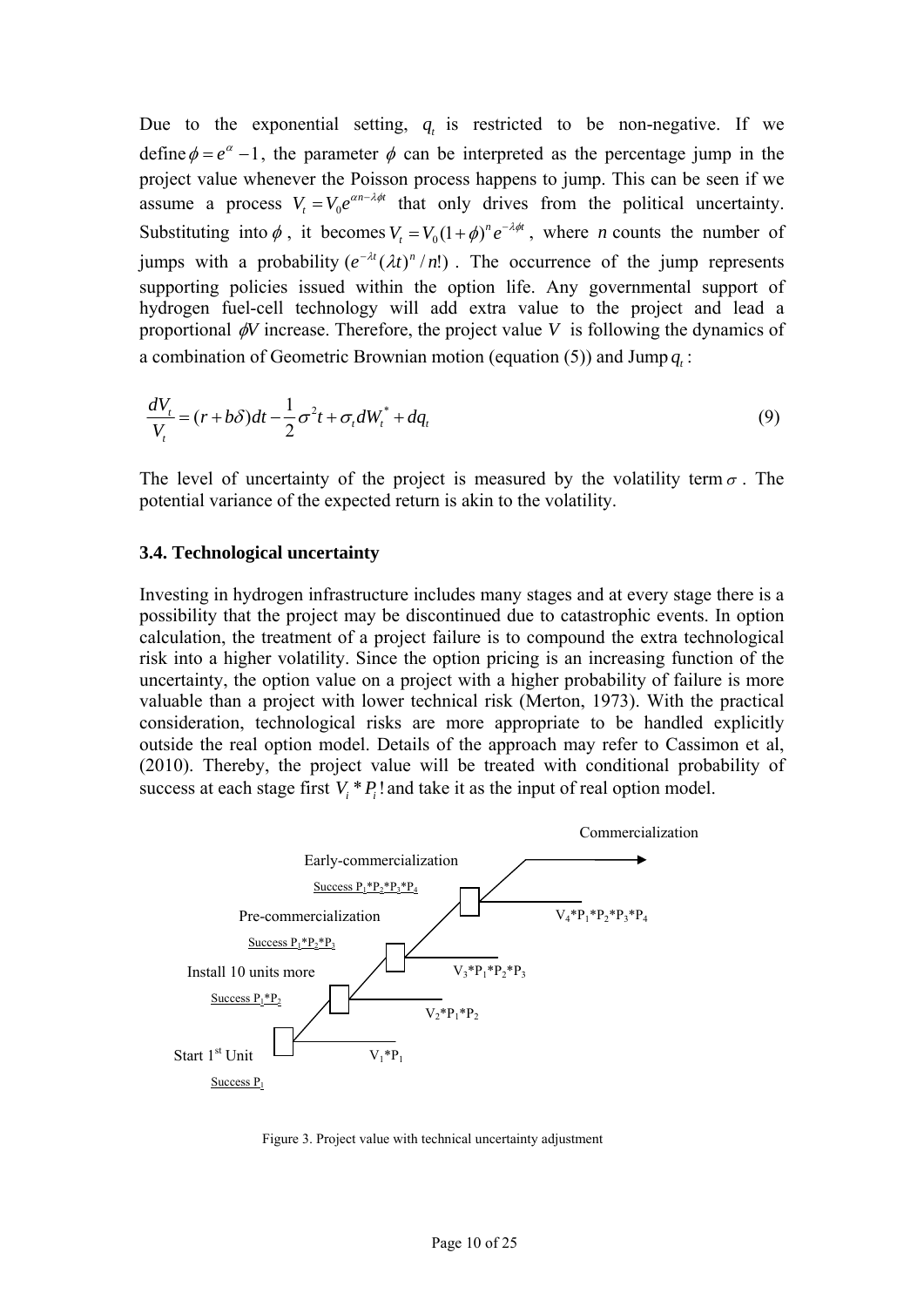When there is no market uncertainty ( $\sigma = 0$ ), no political uncertainty ( $q = 0$ ), no learning uncertainty ( $b_i \delta = b\delta$ ) and even no technical failure ( $P_i = 100\%$ ), the project value in equation (10) will leave the deterministic drift term:  $dV = (r + b\delta)V_t dt$  and the value of this investment at the end is  $V_T = V_0 e^{(r+b\delta)T}$ .

### **3.5. Option pricing**

By definition, the value of the option at maturity *T*, worths  $C = \max[V_r - I_r]$ . Impact of the contingencies on the expected benefits is independent of the wiener process, that is  $E[dW^*_{t} dq_{t}] = 0$ .

$$
V_t = V_0(1+\phi)^n \exp[(r+b\delta-\eta-\lambda\phi)t-\frac{1}{2}\sigma^2t+\sigma dW_t]
$$
\n(10)

Underlying variable  $V_t$  is log-normal distributed with expected value

$$
E[V_t] = e^{(r+b\delta - \eta - \lambda\phi)t}V_0(1+\phi)^n
$$
 and variance  $V[V_t] = e^{2(r+b\delta - \eta - \lambda\phi)t}[V_0(1+\phi)]^{2n}(e^{\sigma^2t} - 1)$ .

A European call option  $C_0$  to expand worth (derivation is shown in Appendix):

$$
C_0 = \sum_{n=0}^{\infty} \frac{(\lambda T)^n}{n!} [e^{(b\delta - \eta - \lambda(1+\phi))^T} V_0 (1+\phi)^n N(d_1) - e^{-(r+\lambda)T} I_T N(d_2)]
$$
\n
$$
d_1 = \frac{\ln[\frac{V_0 (1+\phi)^n}{I_T}] + (r+\frac{1}{2}\sigma^2 + b_t \delta - \eta - \lambda \phi) T}{\sigma \sqrt{T}}
$$
\n
$$
d_2 = \frac{\ln[\frac{V_0 (1+\phi)^n}{I_T}] + (r-\frac{1}{2}\sigma^2 + b_t \delta - \eta - \lambda \phi) T}{\sigma \sqrt{T}}
$$
\n(11)

By definition, a European option only counts the value to excise in a designated period just prior to expiration, while an American option examine the opportunity to allow the option holder to exercise at any time before it expires. In spite of the fact that the European option provides a fast computing analytical solution, valuation through the American option could extend the decision making from a point of time to a time horizon, which is closer to the practical situation. Moreover, it also increases the value of the investment as the American option comprises an early exercising value over the European option<sup>[5](#page-10-0)</sup>.

Valuing American option is to divide the option life into several discrete time intervals, for which investors can decide to exercise at any of these time prior to the final expiration. The following simulation is based on Longstaff regression algorithm (Longstaff & Schwartz, 2001; Lee et al, 2008). In mathematics term, an expected payoff of an American option is expressed as  $C = \sup E [V_{\tau} - I]$ , where  $\tau$  is the *t*  $\tau \in$ 

exercise moment in between  $t_1 < t_2 ... < t_k$ . The option holder may choose to exercise

<span id="page-10-0"></span> $5$  When there is no dividend payout, American and European call options have identical worth since it is not optimal to exercise a call option early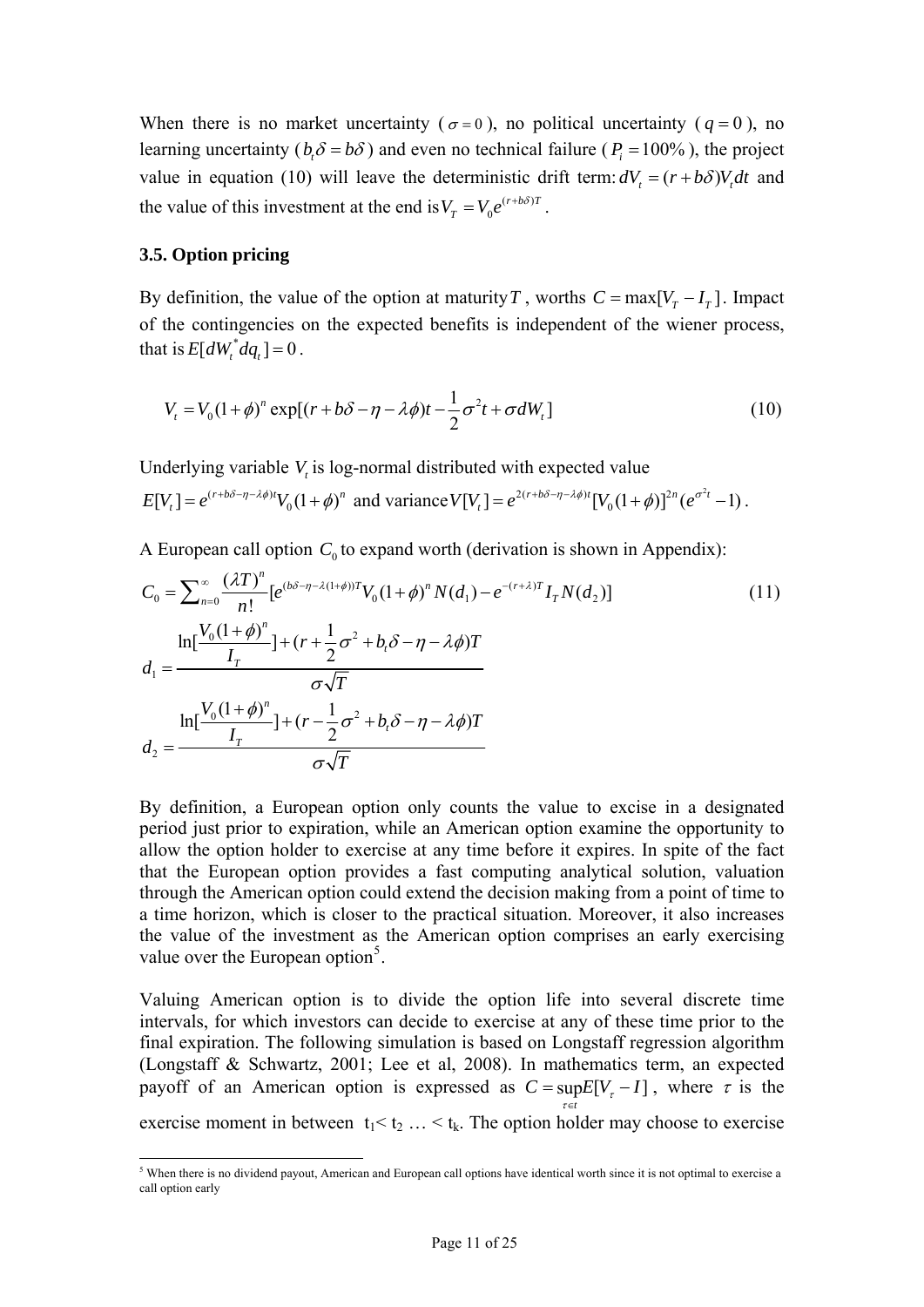immediately to realize  $C(V<sub>t</sub>)$  or continue holding the option and revisit the exercise decision at the next exercise time. The value of holding is called continuation value  $Q_{i,j}(V_{ij})$ , which is defined as the conditional expectation of the immediate exercise:

$$
Q_{i,j}(V_{ij}) = E[C_{i+1,j}(V_{i+1,j})|V_{ij}]
$$
\n(12)

Let  $V_{ij}$  denotes the state of the Markov chain of *i*th exercise opportunity at *j*th jump One of the most important steps is to simulate the underlying paths *V* in equation (10). and simulation for  $i=1,\ldots, k$ , and  $j=1,\ldots, n$ . Here, we assume that there are  $k$  exercise opportunities and therefore simulate  $V_0, V_1, \ldots, V_k$  independent Markov Chains, This underlying dynamics includes a Wiener processes with  $N(0, \sigma^2(t_i - t_{i-1}))$ , the Poisson part and the estimation of learning parameter  $b_i \delta$ . The duplication of the jump is to simulate the total number of jumps *n* from the Poisson distribution with positive random jump sizes  $\phi_i$  and mean  $k$ . According to the independent uniformly distributed random variables  $U_i$  on the interval [0,  $t_k$ ], if  $U_i < \lambda \Delta t_i$ , a jump occurs and jump size is drawn from the probability density  $f(\phi)$ . When the number of jump has been limited to one  $(n = 1)$ , the discrete trajectory is approximate as follows:

$$
V_{t_i} = V_0 \cdot (1 + \phi_i \cdot 1_{U_i < \lambda \Delta t_i}) \cdot \exp[(b\delta + r - \eta_V - \lambda f(\phi_i))\Delta t_i + \sigma N(0, 1)\sqrt{\Delta t_i}]
$$

Extend the times of jump:

$$
V_{t_{ij}} = V_0 \cdot (1 + f(\phi_{i,j}) \cdot 1_{U_{i \le \lambda \Delta t_i}})^j \cdot \exp[(b\delta + r - \eta_V - \lambda f(\phi_{i,j}))\Delta t_i + \sigma N(0,1)\sqrt{\Delta t_i}]
$$

continuation value  $Q_{ij}(V_{ij})$  can be represented by a linear combination on basis of the The final step is using the regression approach (Lee et al, 2008), in which the function  $\psi$  and the regression coefficient  $\beta$  of the current state  $V_{ij}$ :

$$
Q_{i,j}(V_{ij}) = E[C_{i+1,j}(V_{i+1,j})|V_{ij}] = [(\psi_1(V_{ij}),...,\psi_k(V_{ij})](\beta_{i1},...,\beta_{ik}))
$$

The expected cash flow from the continuation of each sample path at any given time step is calculated and compared with the current payoff. The algorithm of exercising the option is when the current payoff is greater than the expected payoff from continuation. For the purpose of computational efficiency, only in-the-money paths after simulation will be selected and further considered into option pricing. Calculate the option value at the terminal node and estimate the option value by backward induction for *i=k-1,…, 1.* Determine the option value as the maximum of continuation value and immediate exercise value. The initial option value is estimated as  $C_0 = \frac{1}{n} \sum_{j=1}^n C_1$  $C_0 = \frac{1}{n} \sum_{j=1}^n C_{1,j}$ .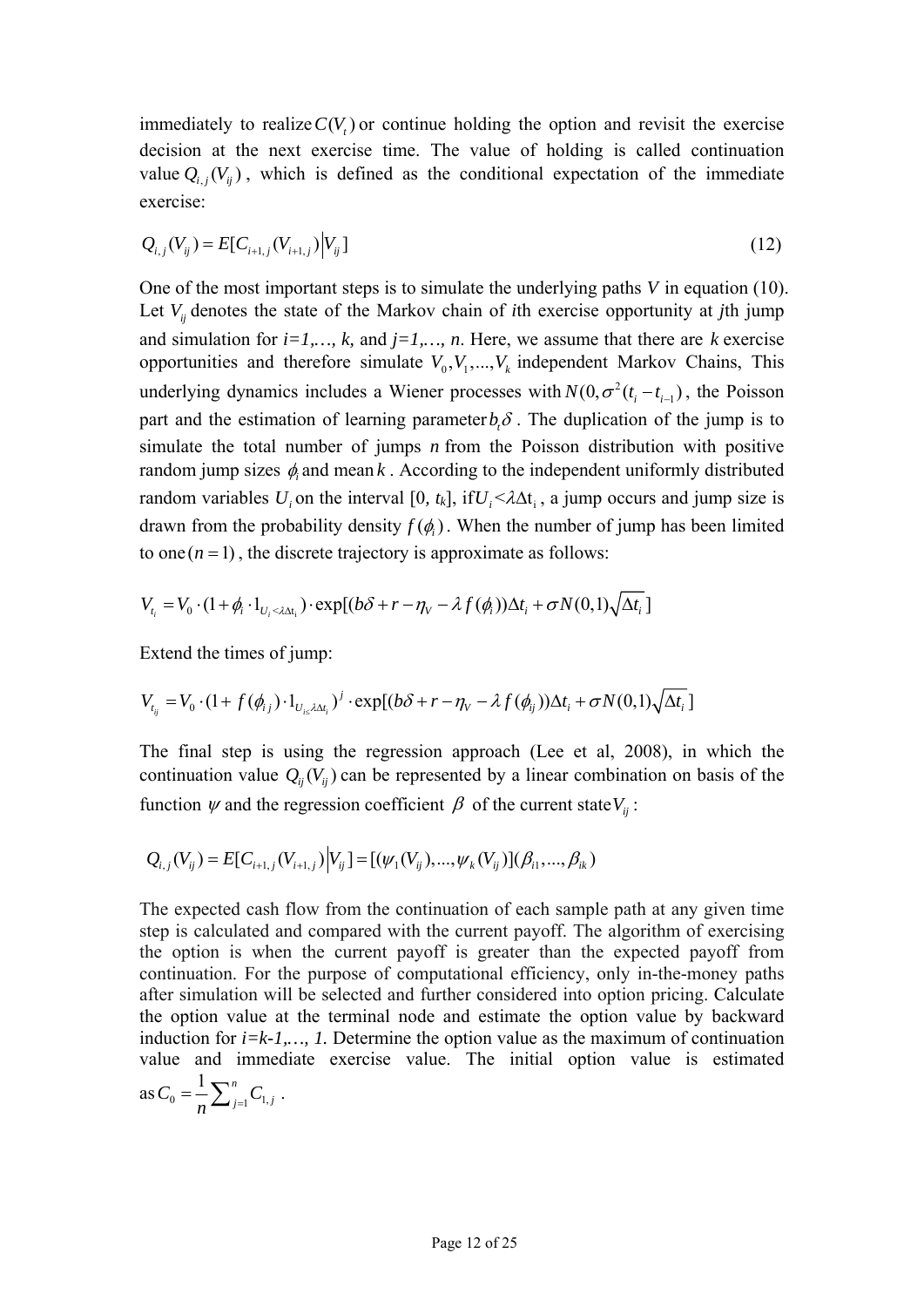### **4. Case study**

Under the CUTE (Clean Urban Transport for Europe) project, Amsterdam has built its first hydrogen refueling station to support three fuel-cell city buses. As a two-year trial project, governors want to find out whether the whole chain of production, distribution and use of hydrogen will live up to their expectations<sup>[6](#page-12-0)</sup>. It can be seen as the first step of the sequential investments; if the testing period results meet the requirement and there seems to be further market potential, the government or potential investors may consider expanding the investment. The first unit of refueling station in Amsterdam uses on-site Hydrogen production, which is based on IMET pressurized electrolysis technology. It has a net capacity 60 Nm<sup>3</sup>/h with 60% efficiency and a lifetime of 20 years<sup>[7](#page-12-1)</sup>. The initial cost is  $\epsilon$ 655200 and the overall maintenance cost amounts to 3% of the overall equipment cost annually  $(655200*3\% = 19656$  per year). It can generate approximately 120 kg hydrogen per day with a utilization of 95% to fully support the fueling needs for three fuel-cell buses (120 \* 365 \* 95% = 41610 kg/year). The average production cost is about €8 per kg. To remain competitive with conventional vehicle<sup>[8](#page-12-2)</sup>, we assume that it can receive constant revenue of  $E10$  if the hydrogen produced would be sold on the market without considering tax issue. The required rate of return  $(r_i)$  is assume to be10%. Considering the probability of success at this stage is  $P_1 = 90\%$  and the Net Present Value of installing the  $1<sup>st</sup>$  unit refueling station is calculated through the formula:

$$
NPV = (\sum_{t=1}^{T} \frac{\pi_t}{(1+r_t)^t} (P_t | P_{t-1}) - I_0)
$$
  
= -655200 +  $\left[ \frac{41610*(10-8) - 19656}{1+0.1} + \frac{41610*(10-8) - 19656}{(1+0.1)^2} + \dots + \frac{41610*(10-8) - 19656}{(1+0.1)^{20}} \right] * 90\%$ 

 $= 6 - 152451$ 

The above cost structure clearly indicates the investment will be unprofitable. However, in the following section we will demonstrate how to apply our model to more accurately assess a project's value through defining the underlying variables of a project and its potential value creation.

Suppose that the first trial has been completed successfully and that the future market of hydrogen-based transport appears sufficiently promising. Then the plan of building another 10 units of refueling stations may be initiated. The investors may consider entering a contract rather than carry out the investment right away. In that case, the investment opportunity of installing 10 additional units of refueling stations (stage 2) can be seen as an expand option. It provides the right but not the obligation to build another 10 units of refueling stations within the option life ( $T = 5$  years) and will only be exercised when the project value is attractive enough. With the previous knowledge from first stage, we assume 10 units of refueling station will cost 90% of the 1st unit and the successful completion of this stage is based on the probability 95% conditional the first stage, which is the cumulative probability 0.86=0.9\*0.95.

 $\overline{a}$ 

<sup>6</sup> www.global-hydrogen-bus-platform.com

<span id="page-12-0"></span>The calculation is based on data from CUTE Bus Demo<sup>7</sup> supported by GVB and Shell hydrogen.<br><sup>8</sup> European chiestive by 2020 inceribed in the "Spanshet 2020" of the European Hydrogen and I

<span id="page-12-2"></span><span id="page-12-1"></span><sup>&</sup>lt;sup>8</sup> European objective by 2020 inscribed in the "Snapshot 2020" of the European Hydrogen and Fuel Cell Technology Platform (HFP). 1kg H2 is enough for 100 km driving. Gasoline costs approximately 10€/100km.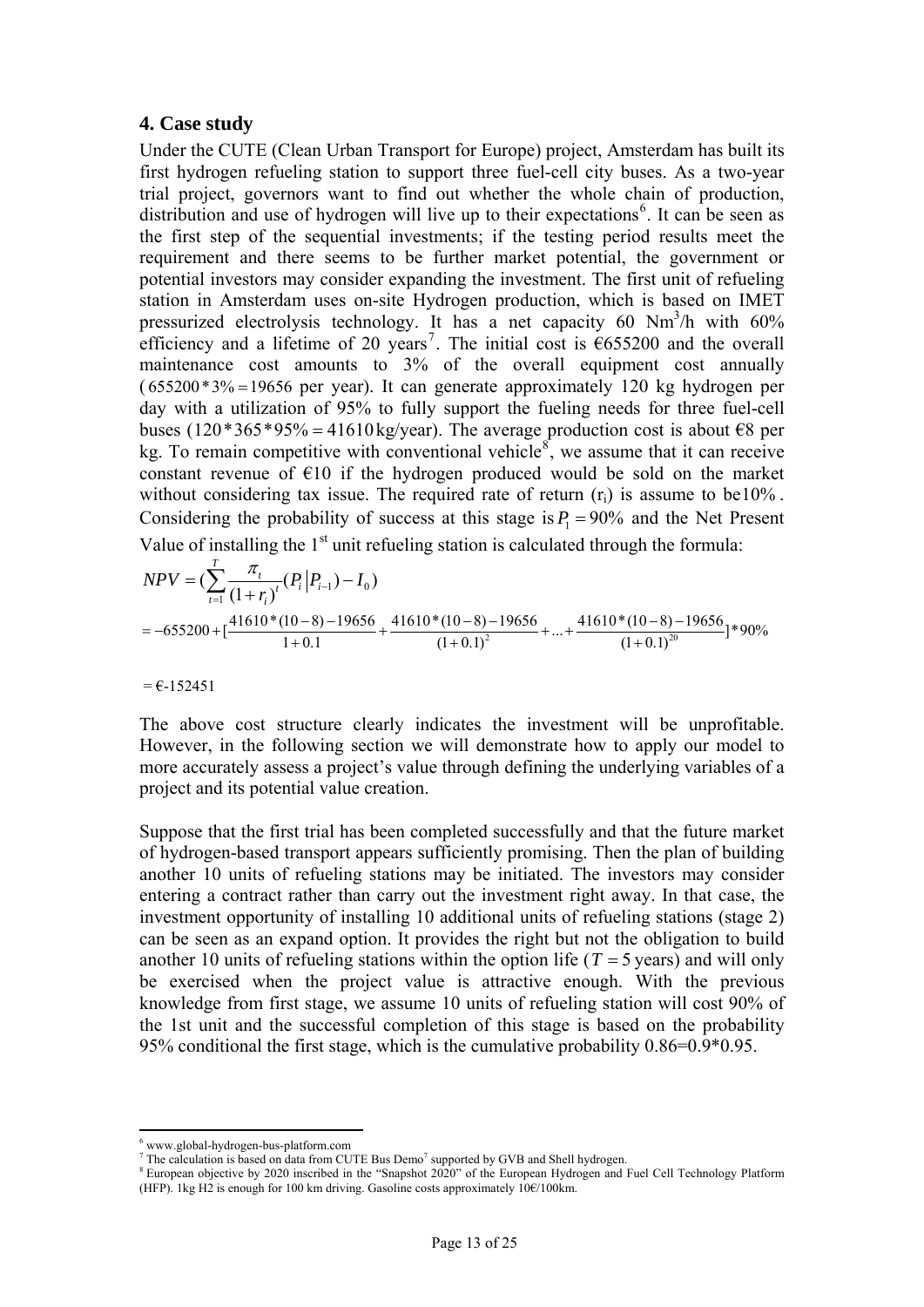The overall value of the first stage investment not only includes the direct net present value, but also the inherent option value to expand to the next stage. Thereby, the contractual expand opportunity is equivalent to a call option with underlying value, that is the present value of the cumulative inflows ( $V_0 = 7.9$  M), strike price  $(I<sub>T</sub> = 5.9 M)$ , option life (*T* = 5 years), annualized standard deviation of return ( $\sigma = 30\%$ ). We further assume  $n = 1$  that indicates that every stage there is 30% chance  $(\lambda = 0.3)$  that one policy will appear and bring additional  $\phi V(\phi = 0.2)$  value to the investors. With respect to the learning on production cost, we take the technical learning speed  $b = 0.5$  here<sup>[9](#page-13-0)</sup>. The calculation is based on the direct application of pricing formula in equation (11) and figures in table  $1&&2.$ 

This section will analyze whether after the completion of the second stage, it is worthwhile to move to the following investment phases as proposed by the model in section 3. In summary, the whole valuation includes two parts with reverse chronological valuation order. Project return  $V_i$  (Table 1: column 2) will be calculated through  $V = \sum_{i} P_i \cdot X_i$ , where  $P_i$  and profit of hydrogen fuel at time t and  $X_i$  are yearly quantity of hydrogen demand. The first round starts from that of *V* need to be adjusted with technological risks at each stage. Note that here  $V_i$  equals  $V_0$  as equation (10) at phase *i* , it is the initial estimated value without any uncertainty. As shown in Figure 3, a commercialization can only be realized conditional upon successful completion of the four pilot stages before. Using data from Table 1, there is a 95% likelihood that the investors will actually enter the final commercialization stage upon successful of the early-commercialization. The probability of ultimately moving to the market needs to be adjusted by the cumulative probability of success of all the optional previous stages that is  $0.9*0.95*0.5*0.4*0.95 = 0.16$ . If one still needs a Net Present Value calculation as a benchmark together with real option, NPV one also needs to discount these by the cumulative probability of success in the previous

stages 
$$
\sum_{i=1}^{n} NPV_i * P_i!.
$$

|                   |             | Gross                      | Investment | Net.       | Conditional    | Cumulative  |
|-------------------|-------------|----------------------------|------------|------------|----------------|-------------|
| Stage             | Option life | Project                    |            | Present    | Probability of | Probability |
|                   |             | Value                      | $I_{\tau}$ | Value      | <b>Success</b> |             |
|                   | (years)     | $V_{\scriptscriptstyle i}$ |            |            | $P_i$          | $P_i!$      |
|                   |             |                            |            | <b>NPV</b> |                |             |
| $I: 1st$ Unit     | $\theta$    | 0.54                       | 0.58       | $-0.15$    | 0.9            | 0.9         |
| $2:10$ Units      | 5           | 7.9                        | 5.9        | $-1.13$    | 0.95           | 0.86        |
| 3:<br>Pre-        | 10          | 100                        | 130        | $-27.3$    | 0.5            | 0.43        |
| commercialization |             |                            |            |            |                |             |
| 4:<br>Early-      | 10          | 300                        | 360        | $-54.5$    | 0.4            | 0.17        |
| commercialization |             |                            |            |            |                |             |
| 5:                | 10          | 500                        | 300        | 181.8      | 0.95           | 0.16        |
| Commercialization |             |                            |            |            |                |             |

Table.1 Input data of multiple stage investments unit:  $M \in$ 

<span id="page-13-0"></span> $\overline{a}$  $9$  HyWays (2009)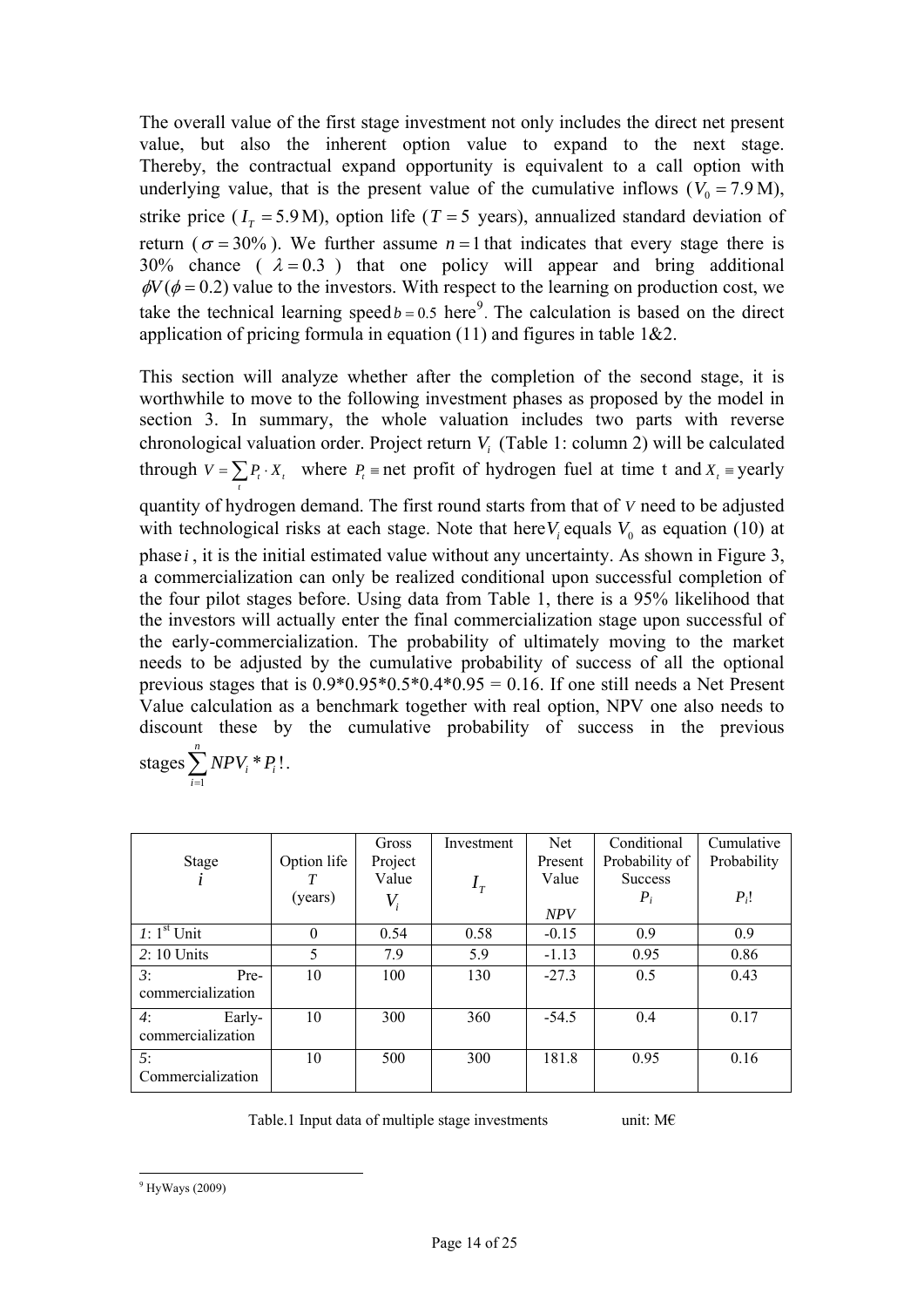The second round, in contrast, involves option pricing and we need to work backwards from the furthest down-stream option to the first stage. We assume the second stage will take 5 years and the stages from pre-commercialization will take 10 years each. The option life is estimated based on the expected time to build the infrastructure and the time felt to enter the next phase. The valuation first deal with the furthest down-stream option  $C_4$ , then to the upstream real options  $C_3$ ,  $C_2$ ,  $C_1$  and finally the compound hydrogen infrastructure option. The present value of the initial estimation inflows from commercialization would be  $V_5 = \epsilon$  500 $*$ 0.16=80M, which is the value of the underlying investment on which an option is purchased. The actual cash flow (Estimated Project Value at option maturity)  $V_5$  will evolve as stochastically as  $V_t$  in equation (12) taking into consideration of both market and political uncertainty. It requires the launch cost of  $I_5 = \epsilon$  300M as the exercise price of the option. The furthest down-stream option,  $C_5$  is a plain option, a 5 years European option  $C_5(V_5) = \max[P!_5V_5 - P_5!I_5]$ , 0] worth  $\epsilon$ 33.9 Million with 50% volatility. Moving backwards to the Early-commercialization stage, the investors face a choice to exercise an option with 40% chances to result in the commercialization worth  $\epsilon$ 33.9 M that requires  $\epsilon$  360M investments. This option will be evaluated as  $C_4(V_4) = \max[P_4!V_4 + C_5 - P_4!I_4, 0] = \max[84.9 - 61.2, 0] = \text{\textsterling}26.7 \text{ Million. Further}$ rolling backwards, the first-unit refueling station has an option value  $C_1(V_1) = \max[P_1V_1 + C_2 - P_1I_1, 0] = \text{\textsterling} 13.68 \text{ million.}$ 

| Model Parameter          | <b>Estimated Value</b> |
|--------------------------|------------------------|
| $\lambda(\phi=0.2, n=1)$ | 0.3                    |
| ᡴ                        | 0.5                    |
| $b(\delta = 1.02)$       | 0.5                    |
|                          | 0.018                  |
|                          | 0.03                   |

Table.2 Parameter estimation

## **4.3. Sensitivity of parameters**

First we analyze the consequences of changing the relative weight of  $\lambda$  and we find that there is considerable difference in its value in comparative performance. This is not particularly surprising as for a small  $\lambda T$  almost all of the value follows the nojump dynamics. Whilst with  $\lambda T$  large only a small fraction of paths will have no jumps. As equation (11) states, the option value  $C(V)$  will increase as  $\phi$  raise. Figure  $4(a)$  shows that a higher value of  $\phi$  will increase the expected project return V which consequently raises the option value  $C(V)$ . Clearly, the number of jumps that represents the degree of policy support has a stronger impact on the option value. The option value is very sensitive to the parameter  $n$ .

The effect of an increasing of technological learning (or market penetration) on option value is depicted in Figure 5. Since the learning is increasing in *V* and an increase in total expected return increases the value of an option. The reason is that the option value is high if large leaps in productivity improvement or strong cost reductions can be expected. The uncertainty associated with the technological progress of renewable energy technologies leads to a postponement of investment in a real options model.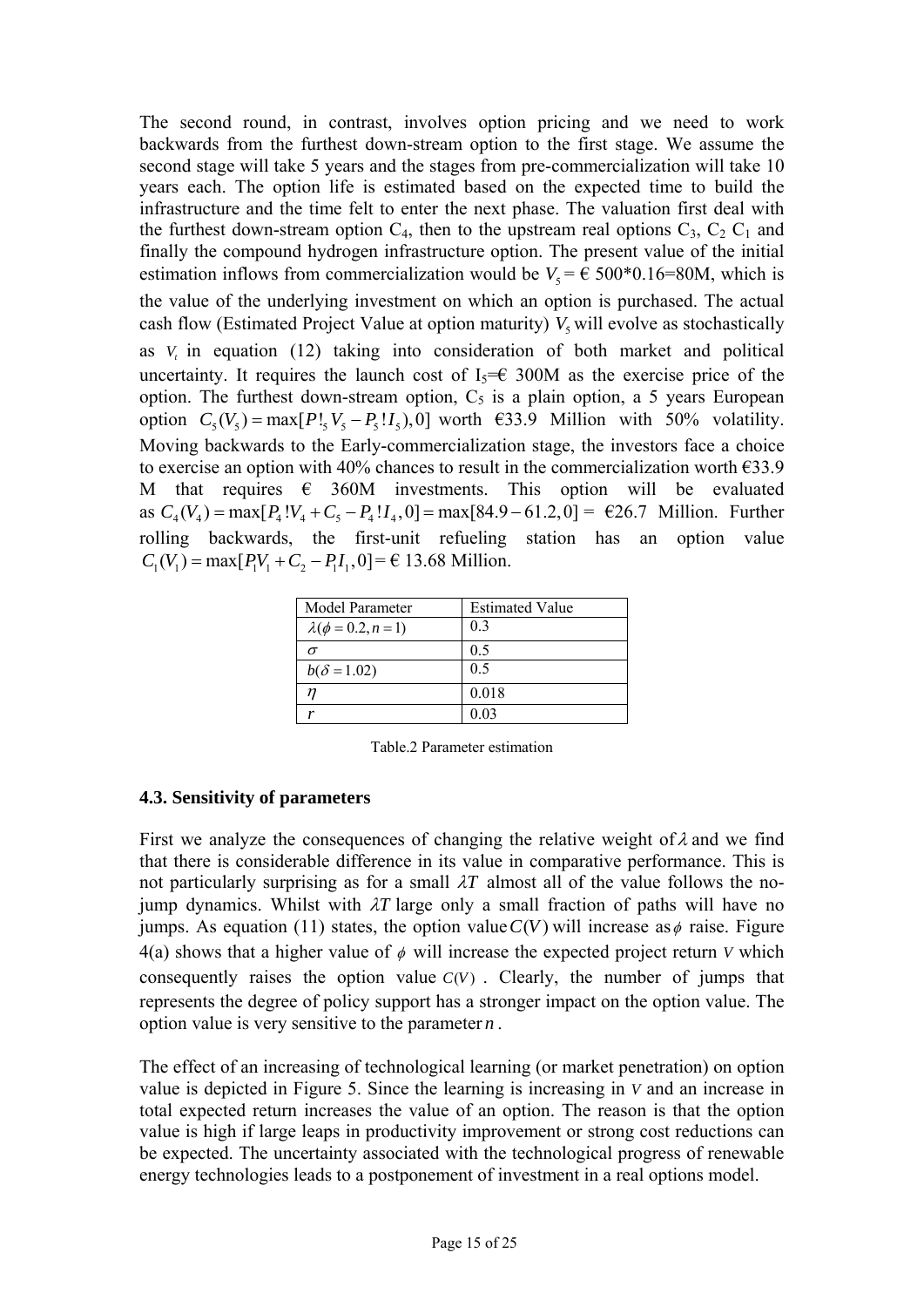

Figure 4: Jump intensity  $\phi$  and number of jumps *n* with option value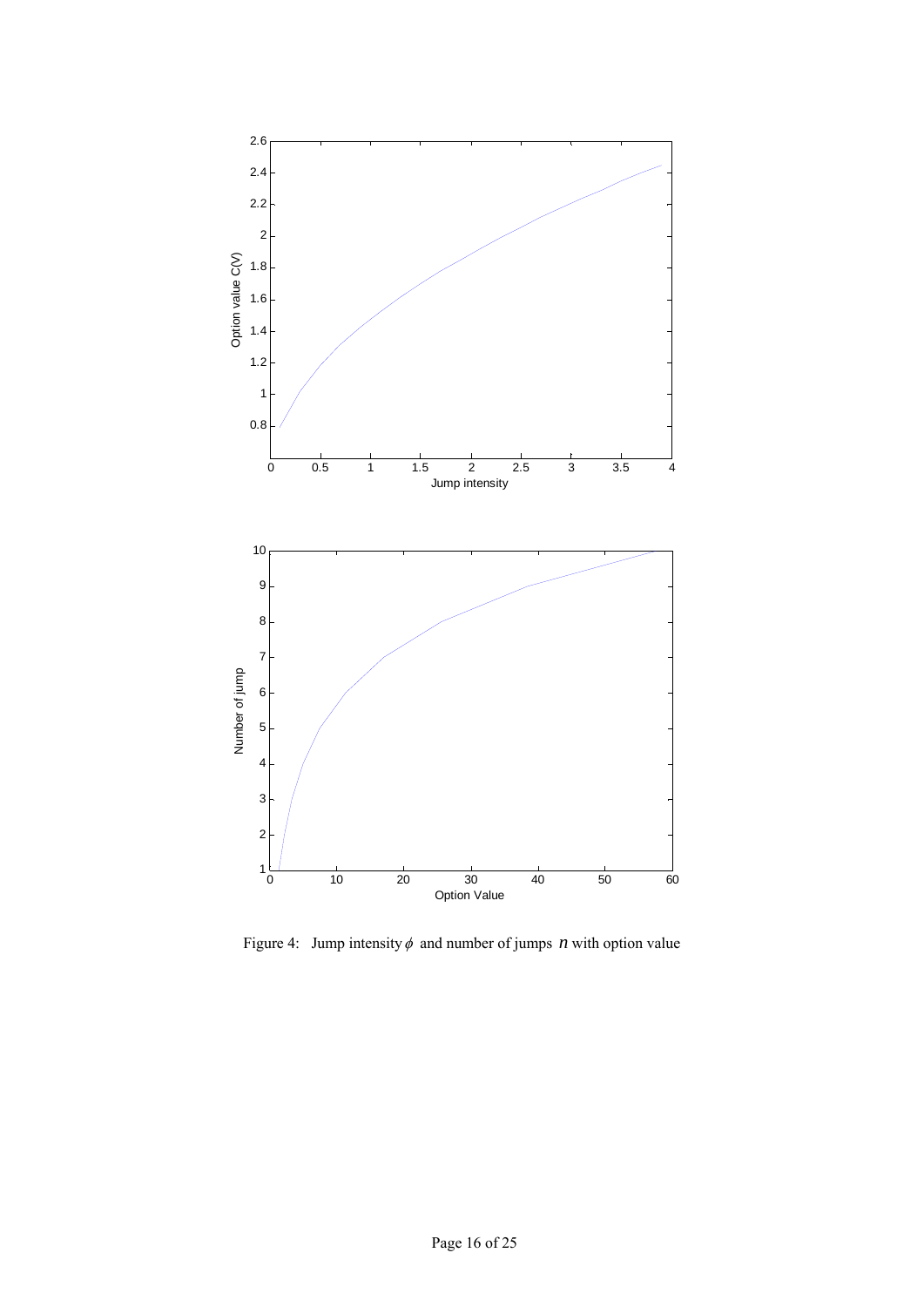

Figure 5: Learning speed *b* with option value

Although the value of the investment opportunity is increasing in both  $\phi$  (fix  $\lambda = 0.3$ ) and *, it is much more sensitive to the former. Technology diffusion in hydrogen fuel*cell is an inherently slow process, especially because such an immature technology also requires major infrastructure adaptations. Its complexity integrates with uncertainties of market acceptance that will be affected by a wide range of institutional, social and economic factors which are abstracted into a stochastic real option dynamics. What cannot be ignored is environment policy, which is certainly one of the major driving forces affecting the rate of diffusion of clean energy technologies through environment regulation aids the market pull and publicly funded R&D supports.

By rolling backwards to determine the option value, we find that the starting stages of hydrogen infrastructure investment have considerable strategic value due to the locking in of future investment opportunities in spite of its negative direct profits. While, on the other hand, this significance will be offset for a lower chance of succeeding moving into each stage towards commercialization. The investment timing is mostly determined by the speed of technological learning and level of expected market demand and most importantly the level of government support. A waiting or exercising decision is made by the tradeoff between expected technical learning, further market size and rate of cash payout to keep the investment opportunity open.

### **4.4. Discussion**

In this paper, the stochastic underlying project is serving as an illustration of the higher uncertain phenomenon that is not related to any trading-based commodity. Since the volatility does not correlate with the jump part, our model relieves the unrealistic-looking behavior when the jumps are large. Comparing to the compound option, such staged backwards valuation allows temporarily suspended investments that are more close to the nature of the sustainable energy development. Today in the Netherlands, focus has been shifted to electric vehicles and promotions of hydrogen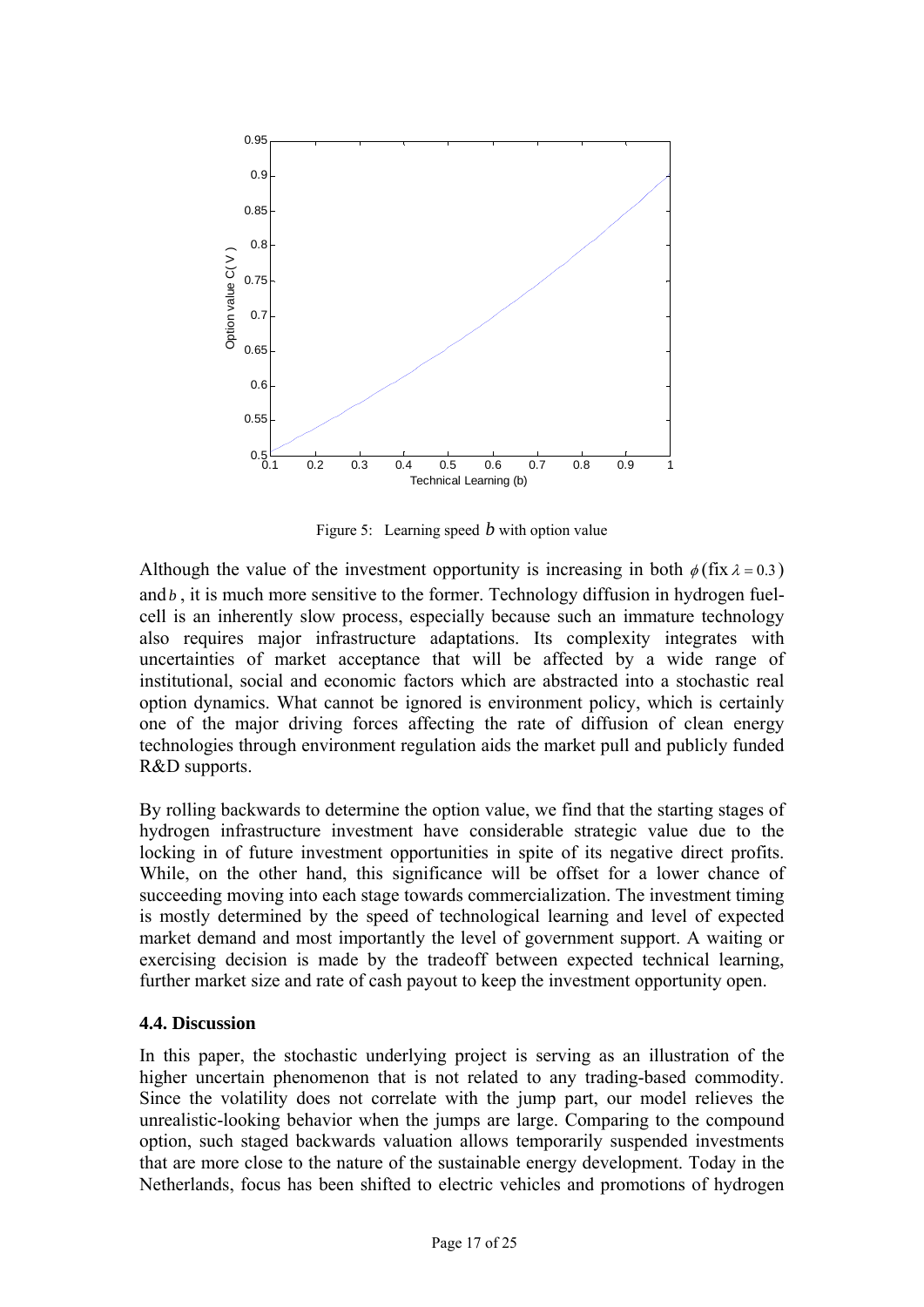fuel-cell have been slowed down. While with a significant technology breakthrough, there is still a chance for hydrogen fell-cell to become a major player in the future. Hence, the flexibility of deferring to the next phase should be allowed. On the other hand, the main limitation of the model is on the assumption of a strict positive jump, which does not taking into account of any negative impact from policy makers. In addition, we do not consider the step in of policy makers with the speed of technical learning.

## **5. Conclusion**

Investing in hydrogen infrastructure is characterized by the large up-front installation costs and multiple uncertainties interaction that result in its difficulty in predicting the value. The series investment projects have been structured into a sequential real option model; at each stage, project value has been discounted by the risk of failure and investors face a choice to determine the optimal time to exercise the option to further expand. We find that the risk of technical failure tends to undermine the expected value. On the other hand, uncertainties of market acceptance of fuel-cell vehicles commercialization and future policy regulations both have a positive effect on the option value. Direct policies of cost sharing and tax credits would accelerate the adoptions of infrastructure and forward the competitiveness of fuel-cell vehicles in the marketplace. Policy risk increases the payoffs required from the project in order to justify proceeding with the project immediately rather than waiting. But it all builds on the premise of technology breakthrough and further meets cost and performance target. It coheres with the fact that technological learning in the model has an increasing power over option value and further acts on triggering the option exercise. Waiting will increase the project payoff through technology learning while it will decrease it by opportunity loss to keep the option alive. Without supportive policies, it does not appear that the industry will actually coordinate the market and implement the infrastructure projects even though the first unit of refueling station has strategic option value of approximately  $E13.68$  Million for the future investments.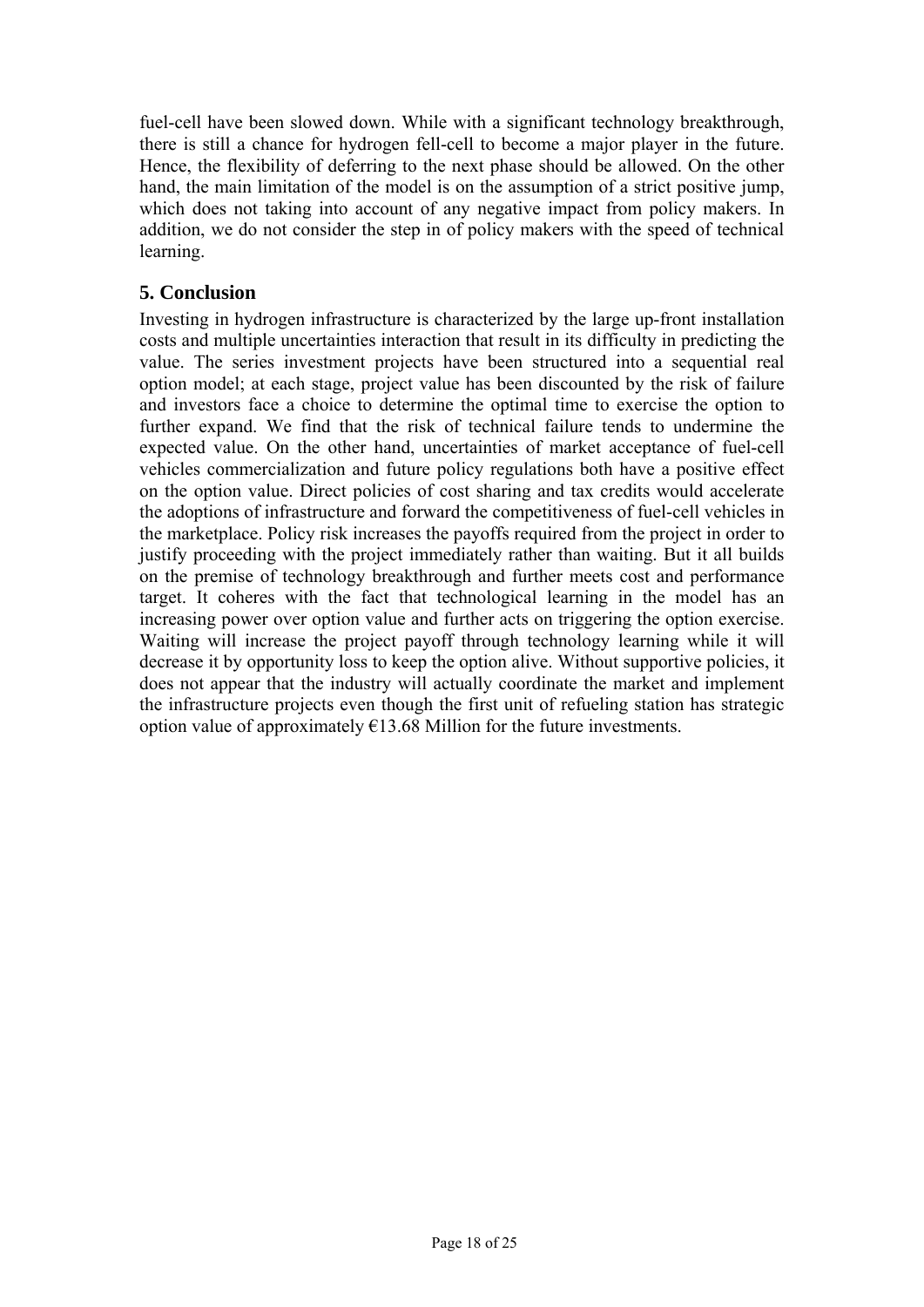#### References

DOE: Hydrogen and Fuel Cell Activities, Progress, and Plans, January 2009. *http://www.hydrogen.energy.gov/pdfs/epact\_report\_sec811.pdf*

- Abadie, L. M. and J. M. Chamorro (2008), "Valuing Flexibility: The case of an Integrated Gasification Combined Cycle Power Plant", *Energy Economics, 30*(4), pp.1850-1881.
- Agnolucci, P. (2007), "Hydrogen Infrastructure for the Transport Sector", *International Journal of Hydrogen Energy, 37*, pp. 3526-3544.
- Andergassen, R. and L. Sereno (2009), "The Valuation of N-Phased Investment Projects Under Jump-diffusion Processes", *Working Paper*.
- Ansar, J. and R. Sparks (2009), "The Experience Curve, Option Value, and the Energy Paradox", *Energy Policy, 37*(3), pp.1012-1020.
- Armstrong, M., A. Galli, W. Bailey and B. Couët (2004), "Incorporating Technical Uncertainty in Real Option Valuation of Oil Projects", *Journal of Petroleum Science and Engineering, 44*(1-2), pp. 67-82.
- Bento, N. (2008), "Building and Interconnecting Hydrogen Networks: Insights from the Electricity and Gas Experience in Europe", *Energy Policy, 36*(8), pp. 3019- 3028.
- Bingham, N.H. and R. Kiesel (1998), *Risk-Neutral Valuation: Pricing and Hedging of Financial Derivatives,* Springer-Verlag, London.
- Black, F. and M. Scholes (1973), "The Pricing of Options and Corporate Lliabilities", *May-June, vol. 81(3)*, pp. 637-54.
- Brennan, M. J. and E. S. Schwartz (1985), "Evaluating Natural Resource Investments", *The Journal of Business, 58*(2), pp. 135-157.
- Cassimon, D., P.J. Engelen, L. Thomassen and M. Van Wouwe (2004), "The Valuation of a NDA using a 6-fold Compound Option", *Research Policy*, pp.41- 51.

Cassimon, D., P.J. Engelen, L. Thomassen and M. Van Wouwe (2004), "Incorporating Technical Risk in Compound Real Option Models to Value a Pharmaceutical R&D Licensing Opportunity", *Working paper.*

- Copeland, T.E. and V. Antiakarnov (2001), *Real Options: A Practitioners Guide*, New York: Texere LLC.
- Copeland, T.E. and P.T. Keenan (1998), "How Much is Flexibility Worth?", *McKinsey Quart,* 2. pp. 38-49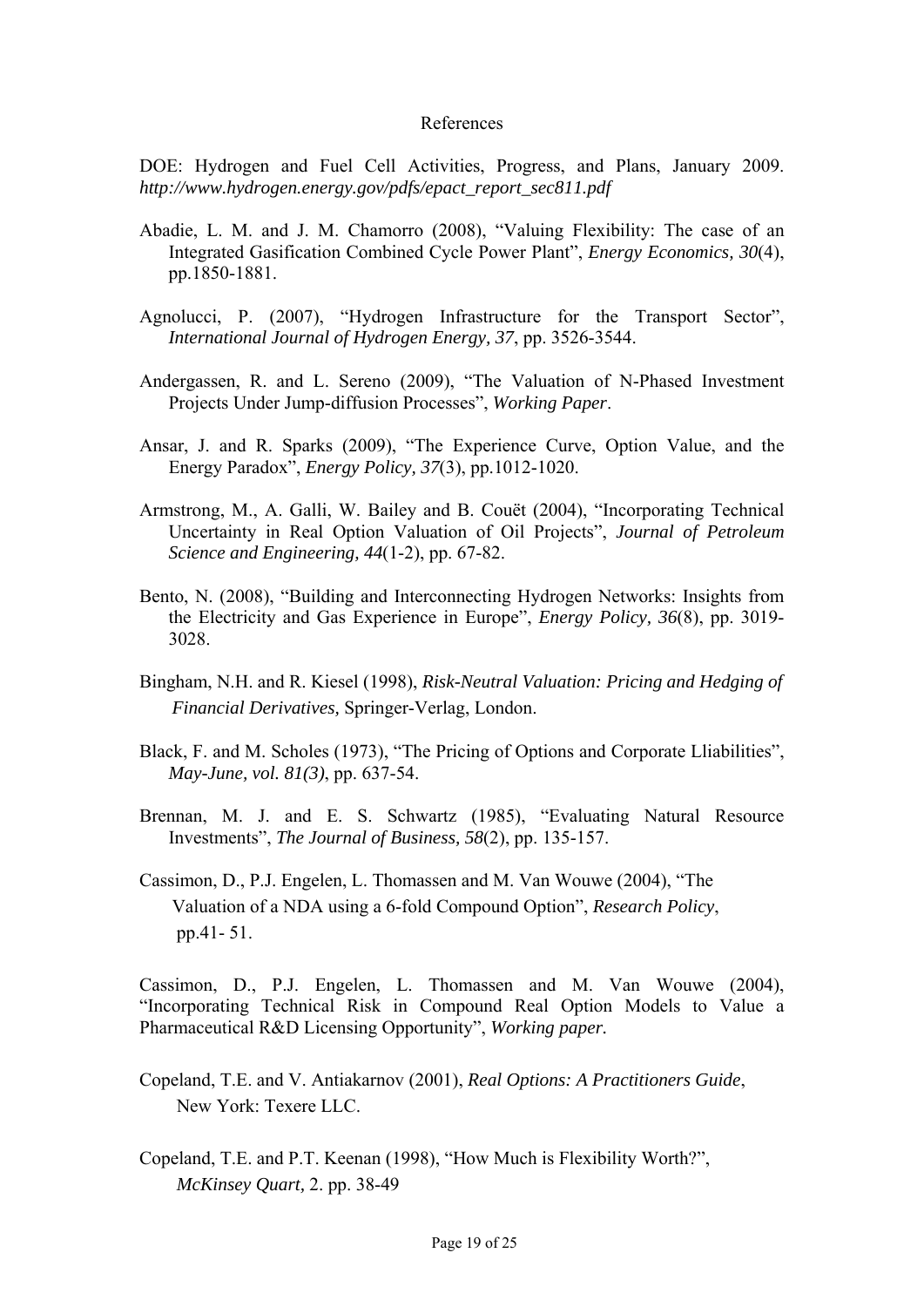- Chen, T., J. Zhang and K. Lai (2009), "An Integrated Real Options Evaluating Model for Information Technology Projects under Multiple Risks", *International Journal of Project Management, 27*(8), pp. 776-786.
- Damodaran, A. (2005), "The Promise and Peril of Real Options", Stern School of Business, New York, NY. *(http://pages.stern.nyu.edu/~adamodar/).*
- Dias, M.A.G. (2002), "Investment in Information in Petroleum: Real Options and Revelation", Working Paper, Dept. Of Industrial Engineering, PUC-Rio, First presented at the MIT Seminar Real Options in Real Life, May 2002.
- Dimitrakopoulos, R. G. and S.A. Abdel-Sabour (2007), "Evaluating Mine Plans under Uncertainty: Can the Real Options Make a Difference? ", *Resources Policy, 32*(3), 116-125.
- Dixit, A. and R. Pindyck (1994), *Investment under Uncertainty*, Princeton, NJ, Princeton University Press.
- Huétink, F.J., Van der Vooren, A. and F. Alkemade (2009), "Initial Infrastructure Development Strategies for the Transition to Sustainable Mobility", working paper.
- Gukhal, C.R. (2004), "The Compound Option Approach to American Options on Jump-diffusions", *Journal of Economic Dynamics & Control, 28*, 2055 -2075
- Herath, H. S. B. and C.S. Park (2002), "Multi-stage Capital Investment Opportunities as Compound Real Options", *Engineering Economist, 47*(1)
- HyWays, European hydrogen Energy Roadmap. 2008.
- Joffe, D., D. Hart and A. Bauen (2004), "Modelling of Hydrogen Infrastructure for Vehicle Refuelling in London", *Journal of Power Sources, 131*(1-2), pp. 13-22.
- Hisschemöller, M., R. Bode and M. van de Kerkhof (2006), "What Governs the Transition to a Sustainable Hydrogen Economy?", *Energy Policy, 34*(11), pp. 1227-1235.
- Lee, H.J., S.H. Yang, G.S. Han and J. Lee (2008), "Simulations for American Option Pricing under a Jump-diffusion Model: Comparison Study between Kernel-based and Regression-based Methods", working paper.
- Longstaff, F. and E. Schwartz (2001), "Valuing American Options by Simulation: A Simple Least-squares Approach", *Review of Financial Studies, 14*(1), pp.113-147.
- Majd, S. and R.S. Pindyck (1987), "Time to Build, Option Value, and Investment Decisions", *Journal of Financial Economics, 101*(4), pp. 707-728.
- McDonald, R. and D. Siegel (1986), "The Value of Waiting to Invest", *The Quarterly Journal of Economics, 18*(1), 7-27.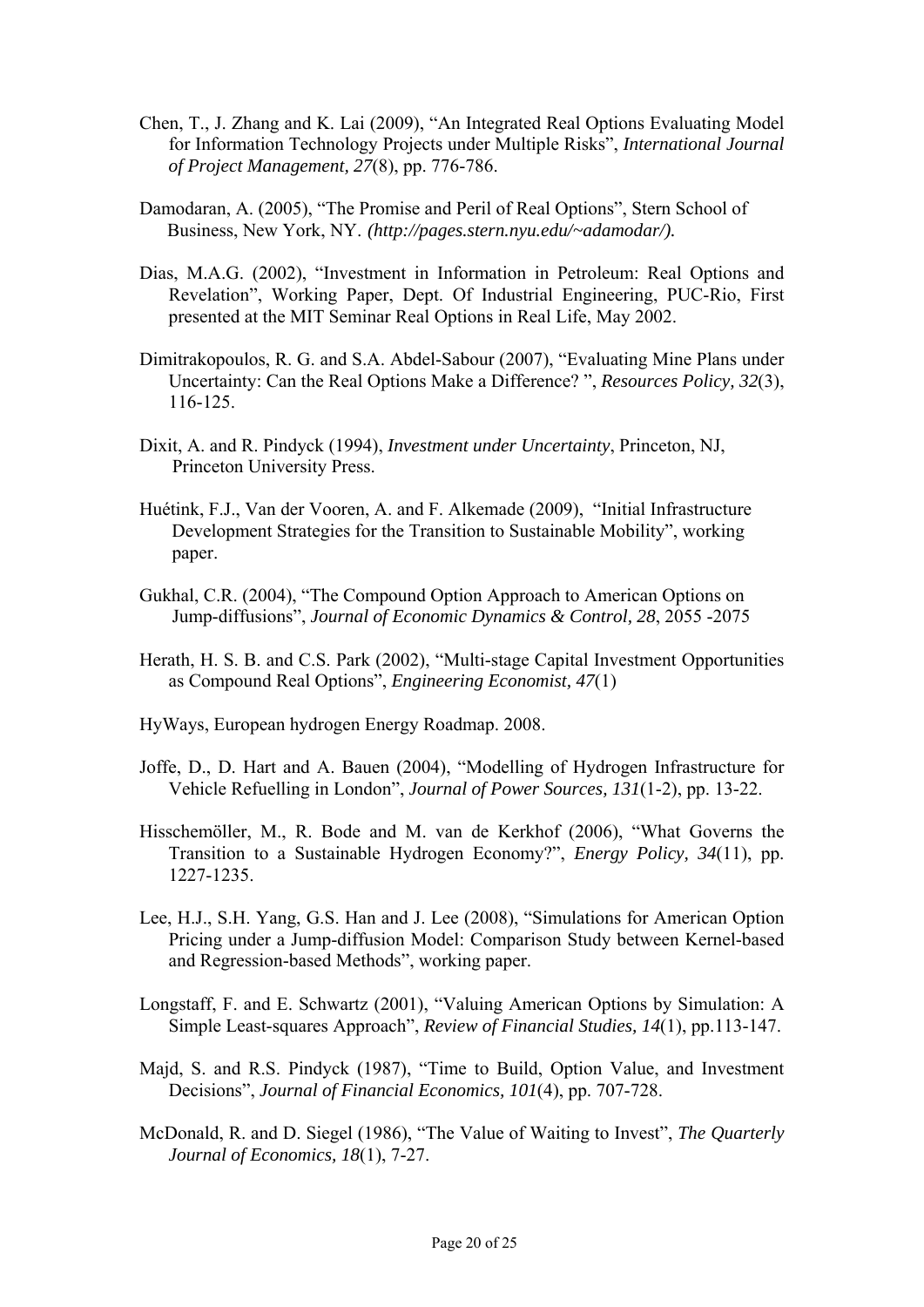- Meijer, I. and M. P. Hekkert (2007), "Managing Uncertainties in the Transition Towards Sustainability: Cases of Emerging Energy Technologies in the Netherlands", *Journal of Environmental Policy Planning*, 9, 3-4.
- Melaina, M.W. (2003), "Initiating Hydrogen Infrastructures: Preliminary Analysis of a Sufficient Number of Initial Hydrogen Stations in the US", *International Journal of Hydrogen Economics,* 28. 743–755.
- Merton, R. C. (1976), "Option Pricing When Underlying Stock Returns are Discontinuous", *Journal of Financial Economics, 3*(1-2), 125-144.
- Ogden, J. M. (1999), "Developing an infrastructure for hydrogen vehicles: A southern california case study", *International Journal of Hydrogen Energy, 24*(8), 709-730.
- Park, C.S. and H.S.B. Herath (2000), "Exploiting Uncertainty-Investment as Real Options: a New Way of Thinking in Engineering Economics", *The Engineering Economist*, 45(1), pp.1-36
- Pennings, E. and O. Lint (1996), "The Option Value of Advanced R&D", *European Journal of Operational Research, 103*, pp. 83-94
- Plotkin, S. (2007), "Examining Hydrogen Transitions", *Energy Systems Division, Argonne National Laboratory for the US Department of Energy*, ANL-07/09 February.
- Ronn, E. I. (2003). *Real Options and Energy Management: Using Options Methodology to Enhance Capital Budgeting Decisions*, Risk Books: Risk Water Group Ltd.
- Shayegan, S., Hart, D., Pearson, P. J., Joffe, D. (2006), "Analysis of the Cost of Hydrogen for Buses in London", *Journal of Power Sources*, 157(2), pp. 862-874
- Shockley,R., Curtis, S., Jafari, J., Tibbs, K. (2003), "The Option Value of an Early stage Biotechnology Investment", *Journal of Applied Corporate Finance*, 15(2), pp. 44-55.
- Smith, J. E., & Nau, R. F. (1995), "Valuing risky projects: Option pricing theory and decision analysis", *Management Science, 41*(5), 795-816.
- Smit, R., Weeda, M., & de Groot, A. (2007), "Hydrogen Infrastructure Development in the Netherlands", *International Journal of Hydrogen Energy, 32*(10-11), 1387- 1395.
- Trigeorgis, L. (1996). *Real Options: Managerial flexibility and strategy in resource allocation*, The MIT Press.
- van Benthem, A. A., Kramer, G. J., & Ramer, R. (2006), "An options approach to investment in a hydrogen infrastructure", *Energy Policy, 34*(17), 2949-2963.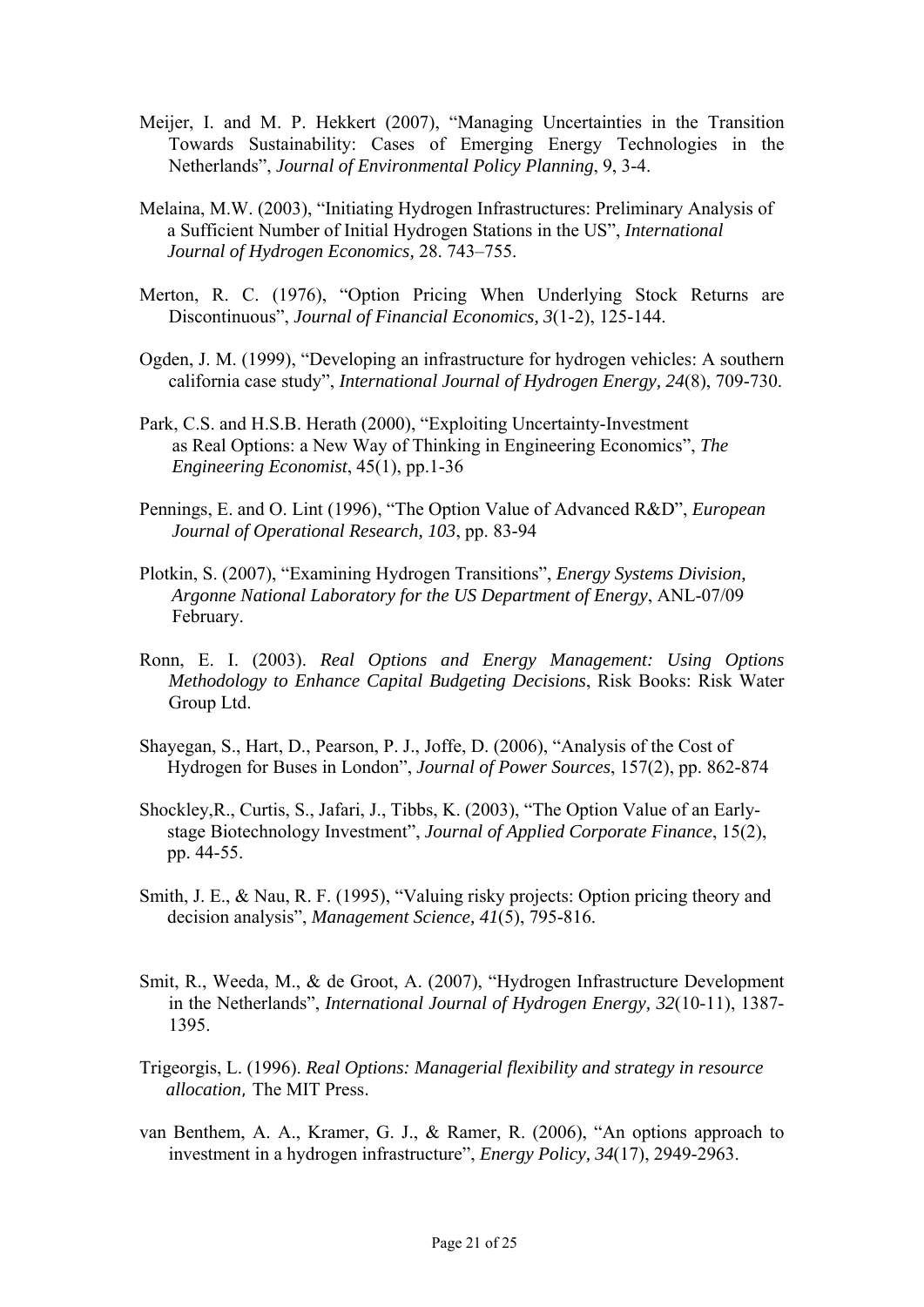- von Tunzelmann, N., Malerba, F., Nightingale, P., & Metcalfe, S. (2008), "Technological Paradigms: Past, Present and Future," *Industrial and Corporate Change, 17*(3), 467-484.
- Wietschel, M., Hasenauer, U., & de Groot, A. (2006), "Development of European Hydrogen Infrastructure Scenarios—CO<sub>2</sub> Reduction Potential and Infrastructure Investment," *Energy Policy, 34*(11), 1284-1298.
- Wurster, R., & Zittel, W. (2007), "Hydrogen Infrastructure Build-up for Automotive Applications", *Mitigation and Adaptation Strategies for Global Change, 12*(3), 367-386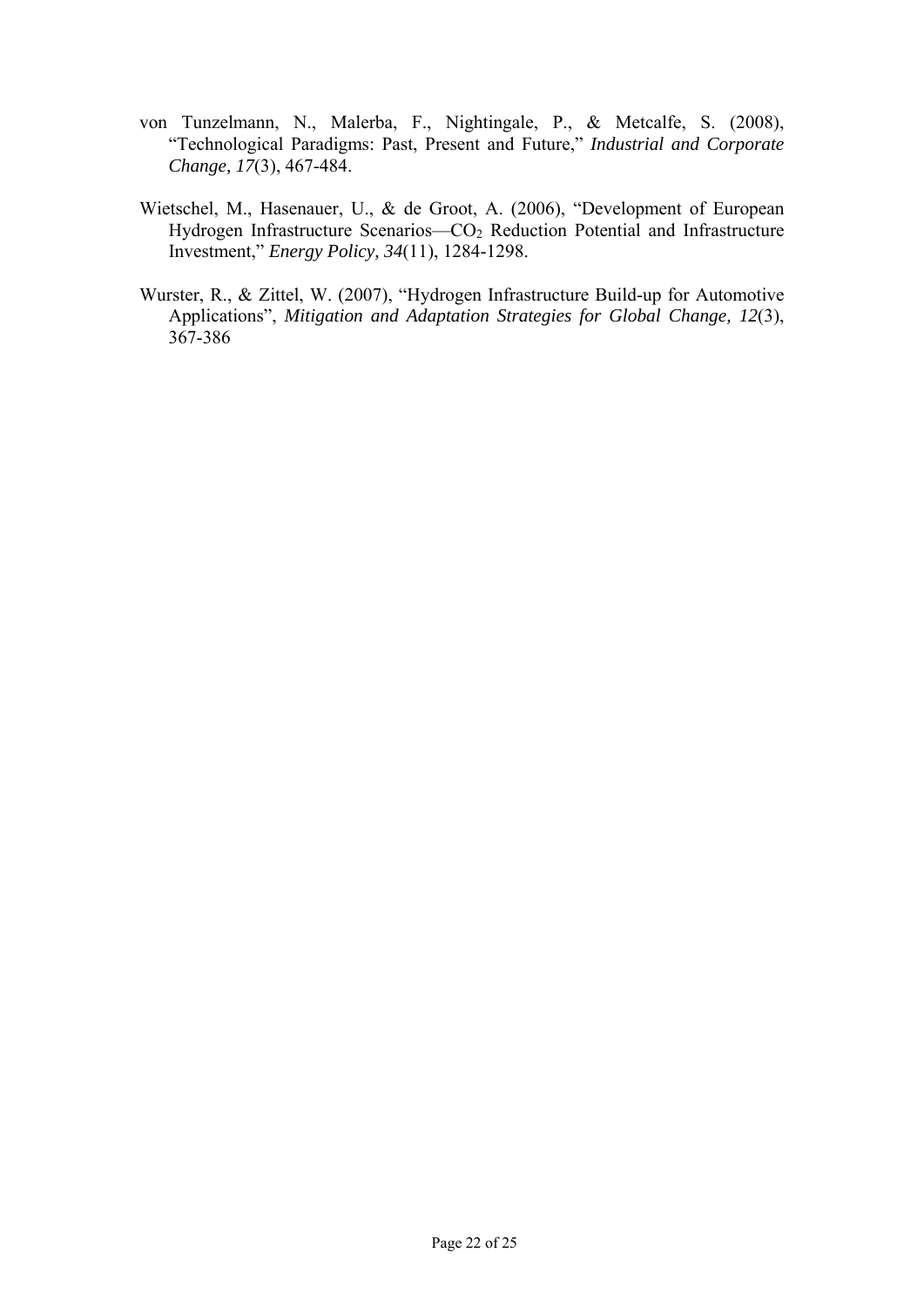#### **Appendix**

*Equation (2)* 

The main tool that we require is Ito's lemma, which says that if the random process  $X_t$ , satisfies  $dX_t = \mu_t dt + \sigma_t dW_t$ derivatives as a function  $f(X)$  satisfies  $df(X_t) = \frac{Cf}{\sigma x} dX_t + \frac{1}{2} \frac{Cf}{\sigma x^2} (dX_t)^2$ and if  $f(X_t)$  has continuous second 2 2  $(X_t) = \frac{\partial f}{\partial X_t} dX_t + \frac{1}{2} \frac{\partial^2 f}{\partial X_t^2} (dX_t)$ *t t t dX X*  $f(t) = \frac{\partial f}{\partial x} dX_t + \frac{1}{2} \frac{\partial^2 f}{\partial x^2} (dX_t)$  $(dX_t)^2$  is interpreted according to the rules  $dt^2 = dt dW_t = dW_t dt = 0$ ,  $(dW_t)^2 = dt$ .  $df(X_t) = \frac{\partial f}{\partial X_t} dX_t + \frac{1}{2} \frac{\partial^2 f}{\partial X_t^2} (dX_t)^2$ , where

When 
$$
f(X_t) = \ln X_t
$$
,  $d(\ln X_t) = \frac{1}{X_t} dX_t - \frac{1}{2} \frac{1}{X_t^2} (dX_t)^2 = \frac{dX_t}{X_t} - \frac{1}{2} \frac{1}{X_t^2} (\mu_t dt + \sigma_t dW_t)^2$   
\n $= \frac{dX_t}{X_t} - \frac{1}{2} \frac{1}{X_t^2} \sigma_t^2 X_t^2 dt$ ,  $d(\ln X_t) = (\mu - \frac{1}{2} \sigma^2) dt + \sigma dW_t$   
\nTherefore,  $X_t = X_0 e^{(\mu - \frac{1}{2} \sigma^2)t + \sigma W_t}$ 

The above calculation is based on (Lecture notes by Cosimano and Himonas, 2009)

#### *Equation (11)*

The European call option payoff is  $C = max(V<sub>r</sub> - I<sub>r</sub>, 0)$ , which will be nonzero only when  $V_0 \exp[\alpha n + (r + b\delta - \eta_v - \lambda \phi)T - \frac{1}{2}\sigma^2 T + \sigma \sqrt{T}\xi] - I_T > 0$ ,  $\xi \sim N(0,1)$ Assume  $\mu = r - \frac{1}{2}\sigma^2$  $= V_0 (1 + \phi)^n \exp[(\mu + b\delta - \eta_v - \lambda \phi)T + \sigma \sqrt{T} \xi] - I_\tau > 0$ Let:  $z = \frac{\ln(\frac{I_T}{V_0(1+\phi)^n}) - (\mu + b\delta - \eta_V - \lambda\phi)T}{\sqrt{1-\frac{1}{\sqrt{1-\phi^2}}}}$  $\overline{\phi})^{n}$  ) – ( $\mu$  + b  $\delta$  –  $\eta_{\scriptscriptstyle V}$  –  $\lambda$  $\phi$ )  $-(\mu + b\delta - \eta_v =\frac{W_0(1+1)}{W_0(1+1)}$ 

 $z = \frac{W}{\sqrt{V}}$ 

Max  $(V_0 (1 + \phi)^n \exp[(\mu + b\delta - \eta_V - \lambda \phi)T + \sigma \sqrt{T} \xi] - I_T$ , 0) equals zero if  $\xi \le z$  (the call expires out of the money) and expires in the money if  $\xi > z$ .

$$
C_0 = e^{-rT} \int_{-\infty}^{z} (0^* \frac{1}{\sqrt{2\pi}} e^{-\frac{\xi^2}{2}}) d\xi + e^{-rT} \int_{z}^{\infty} (V_0 (1+\phi)^n e^{(\mu+b\delta-\eta_V-\lambda\phi)T+\sigma\sqrt{T}\xi} - I_T) \frac{1}{\sqrt{2\pi}} e^{-\frac{\xi^2}{2}} d\xi
$$
  
=  $e^{-rT} V_0 (1+\phi)^n \int_{z}^{\infty} e^{(\mu+b\delta-\eta_V-\lambda\phi)T+\sigma\sqrt{T}\xi} \frac{1}{\sqrt{2\pi}} e^{-\frac{\xi^2}{2}} d\xi - e^{-rT} I_T \int_{z}^{\infty} \frac{1}{\sqrt{2\pi}} e^{-\frac{\xi^2}{2}} d\xi$ 

$$
= e^{(-r+b\delta-\eta_V-\lambda\phi)T}V_0(1+\phi)^n\int_{z}^{\infty}\frac{1}{\sqrt{2\pi}}e^{-\frac{(\xi-\sigma\sqrt{T})^2}{2}+(\mu+\frac{1}{2}\sigma^2)T}d\xi - e^{-rT}I_T[N(-z)]
$$

*T*

 $\sigma$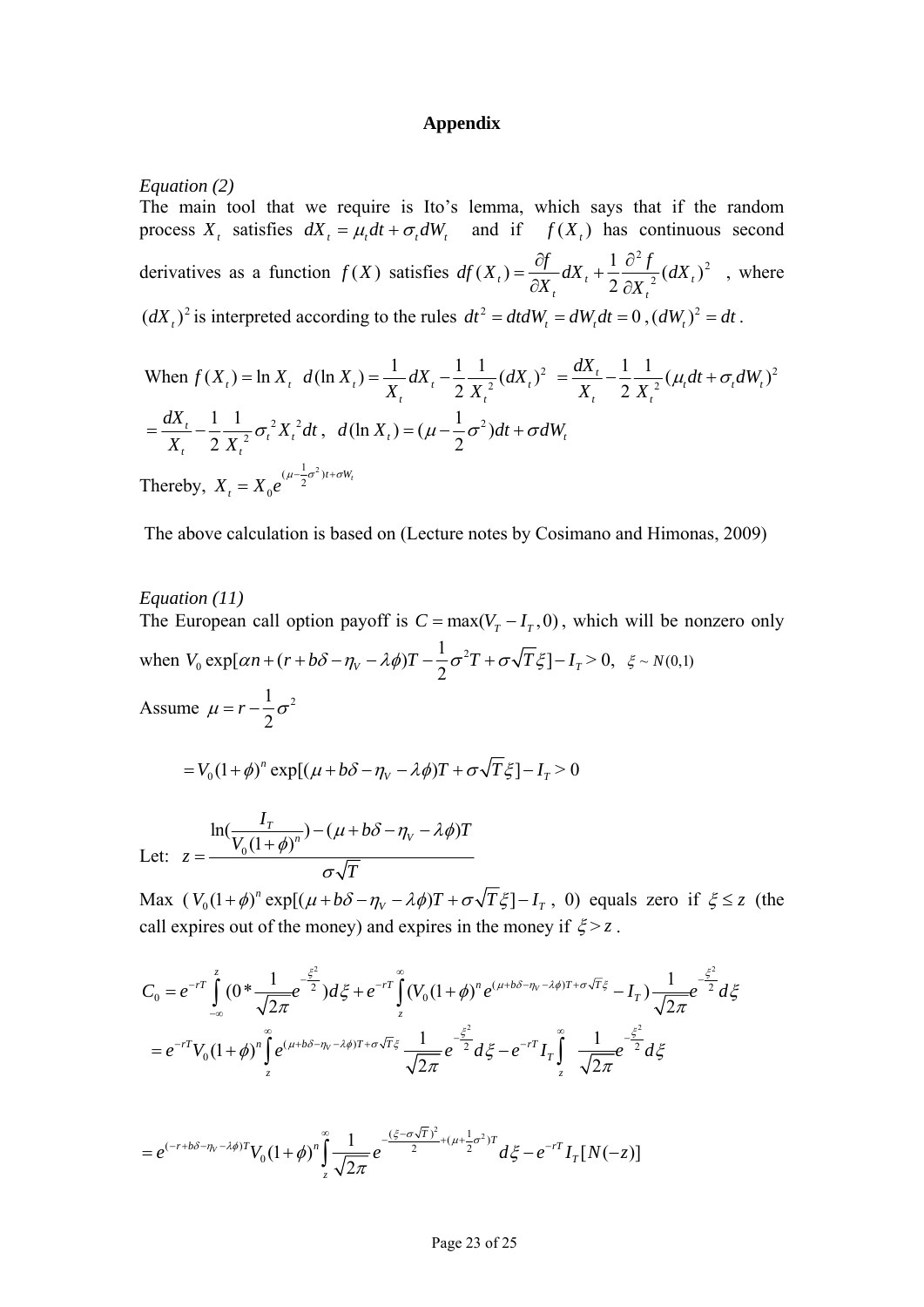Substituting  $x = \xi - \sigma \sqrt{T}$  $V_0 = e^{(-r+b\delta-\eta_V-\lambda\phi)T+(\mu+\frac{1}{2}\sigma^2)T}V_0(1+\phi)^n \int_{0}^{\infty} \frac{1}{\sqrt{2\pi}}e^{-\frac{x^2}{2\sigma^2}}$  $I^{r+b\delta-\eta_v-\lambda\phi}I^{r+(\mu+\frac{1}{2}\sigma^2)T}V_0(1+\phi)^n\int_{-\pi-\sigma\sqrt{T}}^{\infty}\frac{1}{\sqrt{2\pi}}e^{-\frac{x^2}{2}}dx-e^{-rT}I_T[N(-z)]$ *T*  $z-\sigma\sqrt{T}$  $C_0 = e^{(-r+b\delta-\eta_v-\lambda\phi)T+(\mu+\frac{1}{2}\sigma^2)T}V_0(1+\phi)^n \int \frac{1}{\sqrt{u-v^2}}e^{-\frac{u-v^2}{2}}dx - e^{-rT}I_T[N(-\phi)]$  $\sigma$  $\phi)^n$   $\int_{\overline{\mathbb{R}}} \frac{1}{\sqrt{2\pi}}$  $-r+b\delta-\eta_{V}-\lambda\phi)T+(\mu+\frac{1}{2}\sigma^{2})T$   $\mathbf{V}$   $(1+\Delta)^{n}$   $\int_{0}^{\infty}$   $1-\frac{x^{2}}{2}dx$   $e^{-\frac{x^{2}}{2}}$  $= e^{-\left(1+\rho_0 - \eta_V - \lambda \psi \right)T + (\mu + \frac{1}{2})^{-1}t} V_0 (1+\phi)^n \int_{z-\sigma\sqrt{T}} \frac{1}{\sqrt{2\pi}} e^{-\frac{1}{2}} dx - e^{-rT} I_T[N(-\phi)]$ 

$$
= e^{(-r+b\delta-\eta_V-\lambda\phi)T+(\mu+\frac{1}{2}\sigma^2)T}V_0(1+\phi)^n[1-N(z-\sigma\sqrt{T})] - e^{-rT}I_T[N(-z)]
$$

Because  $1 - N(z) = N(-z)$  and  $-\ln(\frac{r}{z} - z) = \ln(\frac{r_0}{z})$  $\ln(\frac{I_T}{V_0(1+\phi)^n}) = \ln(\frac{V_0(1+\phi)^n}{I_T})$ *T n T*  $I_T$  *IV*  $V_0(1+\phi)^{n}$   $I$  $\phi$  $-\ln(\frac{I_T}{V_0(1+\phi)^n}) = \ln(\frac{V_0(1+\phi)^n}{I_T})$ 

$$
C_0 = e^{(-r+b\delta - \eta_V - \lambda\phi)T + (\mu + \frac{1}{2}\sigma^2)T} V_0 (1+\phi)^n N(-\frac{I_T}{V_0(1+\phi)^n}) - (\mu + b\delta - \eta_V - \lambda\phi)T + \sigma\sqrt{T}
$$

$$
-e^{-rT}I_{T}N(-\frac{I_{T}}{\sigma\sqrt{T}})-(\mu+b\delta-\eta_{V}-\lambda\phi)T-\frac{1}{\sigma\sqrt{T}})
$$

Finally, multiplying the Possion probability,  $Pr[N_t = n] = \frac{e^{-\lambda t} (\lambda t)^n}{n!}$  $N_t = n$ ] =  $\frac{e^{-\lambda t}(\lambda t)}{n}$ *n*  $^{-\lambda t}$  (  $\lambda t$  $[n] = \frac{e^{i(n)}}{i}$  we derive:

$$
C_0 = \sum_{n=0}^{\infty} \frac{\exp[-\lambda t](\lambda t)^n}{n!} e^{(b\delta - \eta_V - \lambda \phi)T} V_0 (1 + \phi)^n N(\frac{\ln(\frac{V_0(1 + \phi)^n}{I_T}) + (r - \frac{1}{2}\sigma^2 + b\delta - \eta_V - \lambda \phi)T + \sigma^2 T}{\sigma \sqrt{T}})
$$

$$
-\frac{\ln(\frac{V_0(1+\phi)^n}{I_T}+(r-\frac{1}{2}\sigma^2+b\delta-\eta_V-\lambda\phi)T}{\sigma\sqrt{T}})
$$

#### *Matlab code: European option*

function [X] = matlabcode(Callput, assetP, strike, riskFree, div, tmat, vol, Jumps, Intensity, Learning, PoissonP) %%%%%%%%%%%%%%%%%%%%%%%%%%%%%%%%%%%%%%%%%

| $%$ callput  |                   | Call = 1, Put = $0$           |
|--------------|-------------------|-------------------------------|
| $\%$ assetP  | $=$ $-$           | <b>Underlying Asset Price</b> |
| $%$ strike   | $=$ $-$           | <b>Strike Price of Option</b> |
| $%$ riskFree | $\alpha = \alpha$ | Risk Free rate of interest    |
| $\%$ div     | $\alpha = \alpha$ | Dividend Yield of Underlying  |
| $\%$ tmat    | $=$               | Time to Maturity              |
| $\%$ vol     | $=$               | Volatility of the Underlying  |
| $\%$ Jumps   | $=$               | Number of Jumps per Year      |
| % Intensity  | $=$               | Jump intensity                |
|              |                   |                               |